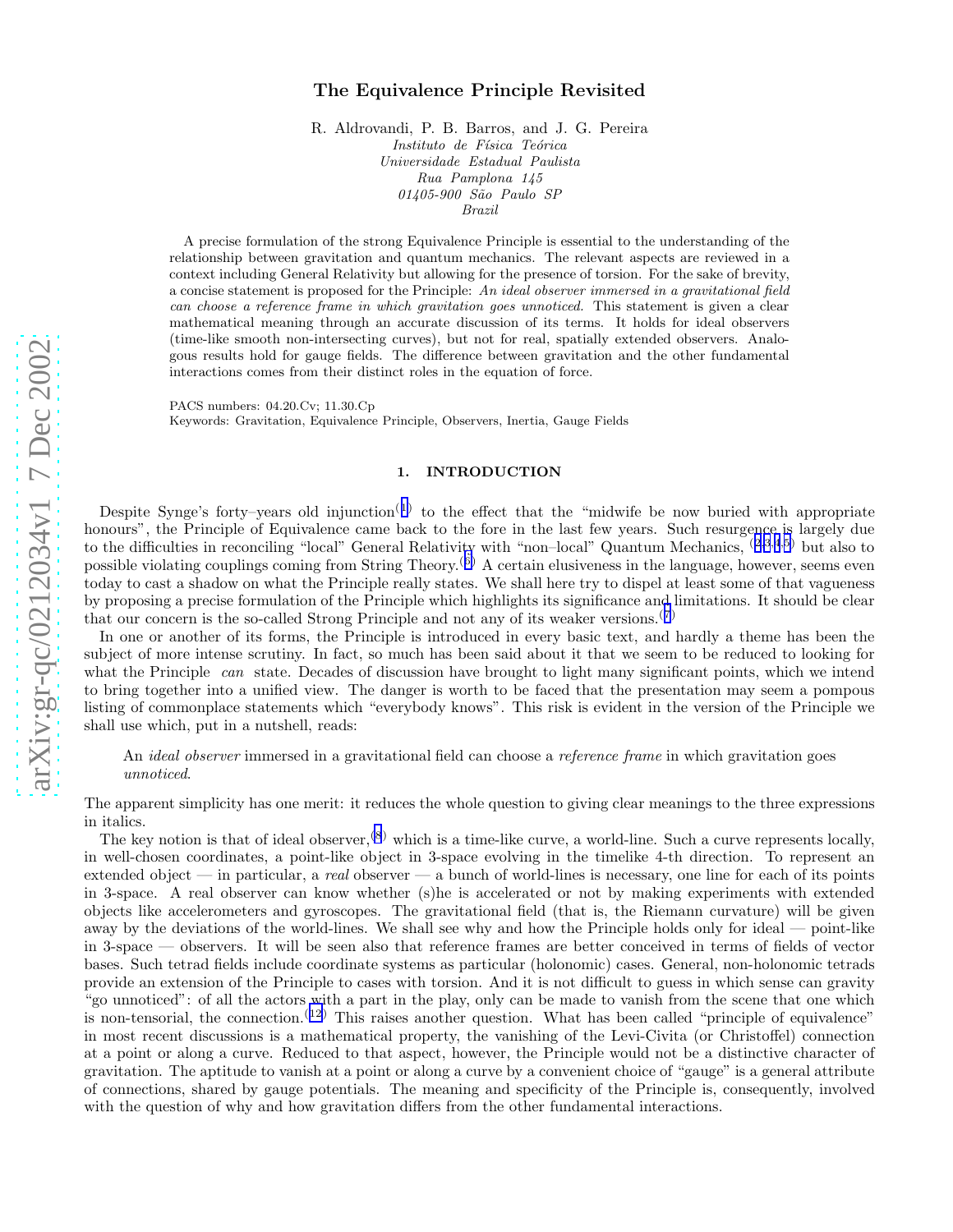Spacetime is necessarily conceived as a differentiable manifold: otherwise we could not even take derivatives, or write differential equations. A "geometry" consists of structures added to that initial, basic structure. The Principle is naturally inbuilt in the standard geometrical setup of General Relativity. The use of the geometrical structure underlying General Relativity is surely essential for the proper treatment of the subject, but its axiomatic presentation as surely obscures the experimental evidence for the existence of that same structure. The Principle reduces to a theorem. Studying it from a more physical point of view helps understanding why and how gravitation is related to geometry in the way it is. It is frequently said that universality "geometrizes" the gravitational interaction. Universality is absent in the other fundamental interactions, which have nevertheless also a deep geometrical connotation. In which way does the geometrodynamics of gravitation differ from the geometrodynamics of gauge fields ? Of course, gravitation engenders forces of inertial type while the other known fundamental interactions do not, but why are so different the geometries related to inertial and to non-inertial forces? Understanding the Principle, with its relationship to universality, is crucial to the understanding of these questions.

The geodesic equation has use only for the symmetric part of the linear connection involved, which coincides with the whole connection in the Levi–Civita case. The vanishing of the symmetric part of a linear connection  $at\ a\ point$  can be achieved by a choice of coordinates. Notice that this "pointwise" aspect comes from Special Relativity, more precisely from the Locality Hypothesis:<sup>([18](#page-17-0))</sup> an accelerated observer is supposed to be equivalent, at each point of its trajectory, to an inertial observer with the same velocity. An interesting development has been the proof<sup>([16,20](#page-17-0))</sup> that any linear connection can be made to vanish at a previously chosen point by a choice of tetrad field or, as it is sometimes phrased, by a choice of non–holonomic coordinates (or still, "normal frames"). Such normal coordinates and/or frames were known to exist at a point and along smooth non-intersecting curves for symmetric linear connections. Much stronger results, concerning general derivatives on tensor algebras, have been found along the nineties by Iliev.<sup>([19](#page-17-0))</sup> For the special cases of covariant derivatives, they encompass both linear connections — with torsion or not — on frame bundles and gauge potentials on general bundles.

A simple derivation of these results is given below (section [3](#page-7-0)), whose advantage is that it can be immediately adapted to gauge theories. We start with a resume on tetrad fields, the Levi-Civita connection and the Weitzenböck connection of a tetrad. We exhibit then an explicit tetrad field making a previously given connection equal to zero at a prescribed point. In the presence of torsion, that frame is necessarily non-holonomic. It is then shown why a tetrad field which is parallel-transported by a connection along any prescribed curve produces the vanishing of that connection along the curve. A generic tetrad is not parallel-transported along a geodesic of the Levi-Civita connection. For an ideal observer, however, there will be a tetrad which is. At each point P this inertial, free falling frame differs from any other by a Lorentz transformation which depends on P. These Lorentz transformations satisfy an interesting equation: the rows of the Lorentz matrix, seen as vectors, are parallel-transported.

The procedure is then applied to gauge theories (section [4](#page-14-0)), abelian and non-abelian. A gauge can be chosen in which the corresponding connection, the gauge potential, vanishes. The difference is obvious: in gravitation a linear connection is at work, which belongs to the very structure of spacetime. In gauge fields, the gauge potential is an "internal" connection, acting on the multiplets of the gauge group. Dynamically, the difference turns up in the force equation (section [5\)](#page-15-0): the gauge field strength appears explicitly in the Lorentz force, while the gravitational field strength, the curvature, is absent.

We shall use the notations  $\{e_a, e^a\}$  and  $\{h_a, h^a\}$  for generic tetrad fields, and  $\{H_a, H^a\}$  for tetrads leading to the vanishing of a connection. The symbols  $(\mu\nu\rho)$  and  $[\mu\nu\rho]$  will indicate symmetrization and antisymmetrization of included indices in general, as in  $\Gamma^{\lambda}{}_{(\mu\nu)} = \frac{1}{2} \left[ \Gamma^{\lambda}{}_{\mu\nu} + \Gamma^{\lambda}{}_{\nu\mu} \right]$  and  $\Gamma^{\lambda}{}_{[\mu\nu]} = \frac{1}{2} \left[ \Gamma^{\lambda}{}_{\mu\nu} - \Gamma^{\lambda}{}_{\nu\mu} \right]$ . The "ball" notation will indicate the Levi-Civita connection  $\int_{0}^{\infty}$  and objects related to it. Letter u will be used for the parameter of a curve whose tangent field is U, so that  $U^{\lambda} = \frac{dx^{\lambda}}{du}$  and  $U = \frac{d}{du} = U^{\lambda} \partial_{\lambda}$ ; letter v will be used for the parameter if the tangent field is V, and so on. Also the standard notation  $\nabla_U = \frac{\nabla}{\nabla u}$  will be used.

# 2. METRICS, FRAMES AND CONNECTIONS

General Relativity is a metric theory: it takes metrics as fundamental fields, thereby taking a great distance with respect to the other theories describing fundamental interactions — which have connections as the basic fields. Given a metric as starting notion, there are a class of tetrad fields and two connections which have a special significance.

### 1. Frame fields

A coordinate system  $\{x^{\mu}\}\$  determines, on its domain of definition, a base  $\{\frac{\partial}{\partial x^{\mu}}\}\$ for the tangent vector fields and a base  $\{dx^{\mu}\}\$ for the covector fields (1-forms). These bases are dual, in the sense that  $dx^{\mu}(\frac{\partial}{\partial x^{\nu}})=\delta^{\mu}_{\nu}$ . Such "holonomic"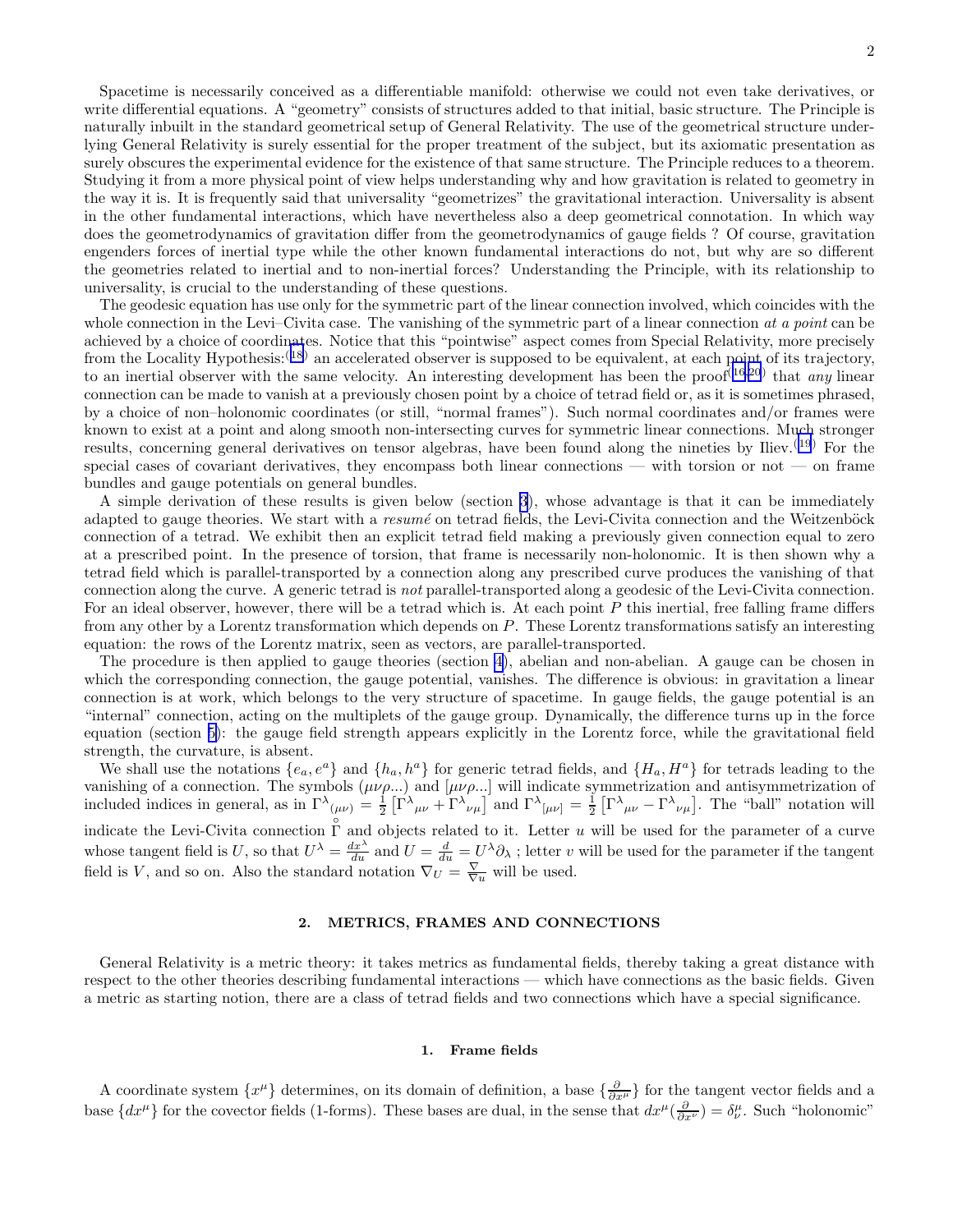<span id="page-2-0"></span>bases, related to coordinates, are very particular. Any set of four linearly independent fields  $\{e_a\}$  will form another base, with a dual  $\{e^a\}$  such that  $e^a(e_b) = \delta^a_b$ . These "tetrads fields" are the general linear bases on the spacetime differentiable manifold. Their set can be made into another smooth manifold, the bundle of linear frames. On the domains both are defined, the members of a base can be written in terms of the other:  $e_a = e_a^{\mu} \partial_{\mu}$ ,  $e^a = e^a_{\mu} dx^{\mu}$ and conversely. The transformations taking  $\{e_a\}$  into any other tetrad  $\{e'_a\}$  constitute the linear group  $GL(4,\mathbb{R})$  of all real  $4 \times 4$  invertible matrices. These frames, with their bundle, are constitutive parts of spacetime, automatically present as soon as it is supposed to be a differentiable manifold.<sup> $(13)$  $(13)$  $(13)$ </sup>

We call *linear* connections those related to some subgroup of the linear group  $GL(4,\mathbb{R})$ . They are 1–forms with values in the Lie algebra of that subgroup. The Levi–Civita connections of General Relativity are the most important examples of Lorentzian connections, which have values in the Lie algebra of the Lorentz group. Such connections are "external", related to groups acting on spacetime itself or its tangent spaces, in contraposition to the "internal" connections, the vector potentials turning up in gauge theories. These have values in the Lie algebra of the gauge group, which acts on "internal" spaces. A connection defines parallelism through a covariant derivative. A vector field is parallel–transported by a linear connection along a curve if its covariant derivative vanishes all along the curve. A field  $\phi$  with internal degrees of freedom keeps its direction in internal space if its covariant derivative, defined by a gauge potential, vanishes while  $\phi$  is displaced along a curve.<sup>([21](#page-17-0))</sup>

Consider the metric g which has components  $g_{\mu\nu}$  in some holonomic base  $\{\frac{\partial}{\partial x^{\mu}}\}$ :

$$
g = g_{\mu\nu} dx^{\mu} \otimes dx^{\nu} = g_{\mu\nu} dx^{\mu} dx^{\nu}.
$$
 (1)

There is then a tetrad field  $\{h_a = h_a^{\mu} \frac{\partial}{\partial x^{\mu}}\}\$  which relates g to the Lorentz metric  $\eta$  by

$$
\eta_{ab} = g_{\mu\nu} h_a{}^{\mu} h_b{}^{\nu}.
$$
\n<sup>(2)</sup>

The  $h_a$ 's are, by this expression, particular linear frames which are (pseudo-)orthogonal by the metric  $g^{(22,23)}$  $g^{(22,23)}$  $g^{(22,23)}$  Each basis  ${h_a}$  constitutes a Lie algebra, fixed either by the vector fields commutation table

$$
[h_a, h_b] = f^c{}_{ab} h_c,\tag{3}
$$

or by its dual expression for the covectors  $\{h^a = h^a_{\ \nu} dx^{\nu}\}\$ , Cartan's structure equation

$$
dh^{c} = -\frac{1}{2} f^{c}{}_{ab} h^{a} \wedge h^{b} = \frac{1}{2} \left( \partial_{\mu} h^{c}{}_{\nu} - \partial_{\nu} h^{c}{}_{\mu} \right) dx^{\mu} \wedge dx^{\nu}.
$$
 (4)

The  $f^c{}_{ab}$ 's are the structure coefficients (or anholonomy coefficients),

$$
f^{c}{}_{ab} = h_{a}{}^{\mu}h_{b}{}^{\nu}(\partial_{\nu}h^{c}{}_{\mu} - \partial_{\mu}h^{c}{}_{\nu}) = h^{c}{}_{\mu}[h_{a}(h_{b}{}^{\mu}) - h_{b}(h_{a}{}^{\mu})] = h^{c}([h_{a}, h_{b}]).
$$
\n(5)

The basis will be anholonomic — unrelated to any coordinate system — if some of the structure coefficients are nonvanishing,  $f^c{}_{ab} \neq 0$  for some  $a, b, c$ . The frame  $\{\frac{\partial}{\partial x^\mu}\}\$  has already been presented as holonomic precisely because their members commute with each other. If  $f^c{}_{ab} = 0$ , then  $dh^c = 0$  implies the local existence of functions (coordinates)  $y^c$ such that  $h^c = dy^c$ . In that case, the  $g_{\mu\nu}$ 's would be simply the components of the Lorentz metric  $\eta$  in the coordinate system  $\{x^{\mu}\}.$ 

The components of basis  $\{h_a, h^b\}$  members with respect to the base  $\{\partial_u, dx^{\nu}\}$  satisfy

$$
h^a{}_{\mu}h_a{}^{\nu} = \delta^{\nu}_{\mu}; \quad h^a{}_{\mu}h_b{}^{\mu} = \delta^a_b; \tag{6}
$$

$$
g_{\mu\nu} = \eta_{ab} h^a{}_{\mu} h^b{}_{\nu}. \tag{7}
$$

Indices can be raised and lowered in a consistent way. Thus, for example,

$$
g^{\mu\nu} = \eta^{ab} h_a{}^{\mu} h_b{}^{\nu}; \quad \eta^{ab} = g^{\mu\nu} h^a{}_{\mu} h^b{}_{\nu}; \quad g_{\mu\nu} = h_{a\mu} h^a{}_{\nu}, \text{ etc.}
$$
 (8)

A tensor with components  $T_{\mu_1\mu_2\mu_3...\mu_n}^{\lambda_1\lambda_2\lambda_3...\lambda_n}$  in the holonomic base will have, seen from a tetrad frame  $\{h_a\}$ , components given by contractions with the tetrad components. In particular,  $Eq.(7)$  tells us that the metric g, seen from the tetrad frame, is just the Lorentz metric. This does not mean that the frame is inertial, because the metric derivatives — which appear in the forces and accelerations — are not tensorial. To define derivatives which are covariant, it is essential to add connections  $\Gamma_{\mu\nu}^{\lambda}$ , whose non-tensorial behavior in the first two indices compensate the non-tensoriality of the usual derivatives. Connections obey in consequence a special law, given below [for example, in Eqs.[\(20\)](#page-4-0), [\(29](#page-5-0)) and [\(48](#page-7-0))]. Furthermore, Eq.(7) holds for other tetrad fields. In effect, another set  $\{h_{a'}\}$  can be given such that  $g_{\mu\nu} = \eta_{ab} h^a{}_\mu h^b{}_\nu = \eta_{c'd'} h^{c'}{}_\mu h^{d'}{}_\nu$ . Contracting both sides of this expression with  $h_e{}^\mu h_f{}^\nu$ , we arrive at

$$
\eta_{ab} = \eta_{c'd'} \ (h^{c'}_{\ \mu} h_a{}^{\mu}) (h^{d'}_{\ \nu} h_b{}^{\nu}). \tag{9}
$$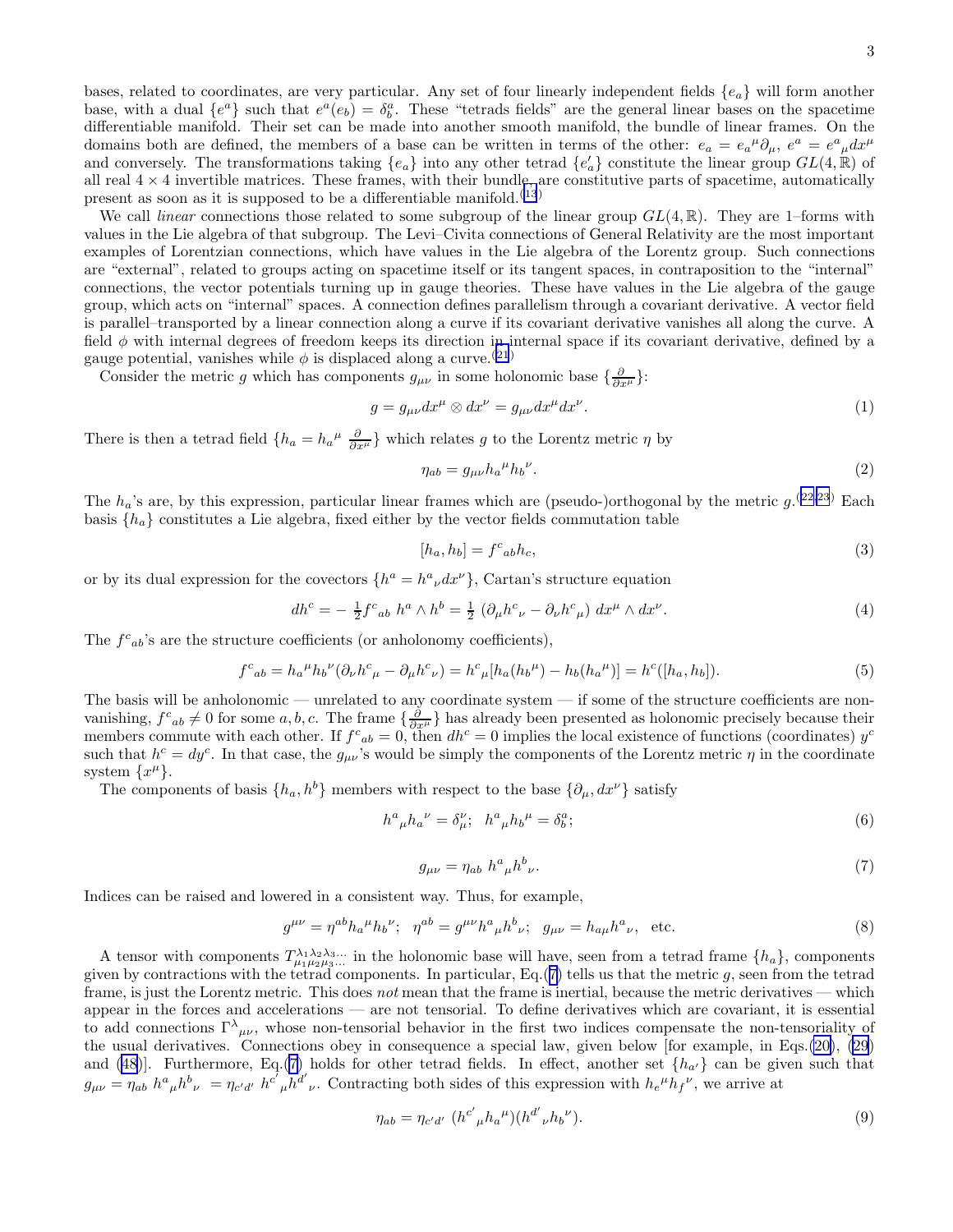<span id="page-3-0"></span>This equation says that the matrices with entries

$$
\Lambda^{a'}{}_{b} = h^{a'}{}_{\mu} h_{b}{}^{\mu},\tag{10}
$$

which are such that  $h^{a'}_{\mu} = \Lambda^{a'}_{\ b} h^{b}_{\ \mu}$ , satisfy

$$
\eta_{c'd'} \Lambda^{c'}_{\ a} \Lambda^{d'}_{\ b} = \eta_{ab}.\tag{11}
$$

This is just the condition that a matrix  $\Lambda$  must satisfy in order to belong to the Lorentz group. Therefore, basis  ${h_a}$  is far from being unique. At each point of the Riemannian manifold, it is determined by g only up to Lorentz transformations in the tetrad indices  $a, b, c, \ldots$  Tetrads provide matrix representations of the Lorentz group, but with a special characteristic: they are invertible. A group element taking some member of the representation into another can in consequence be written as in (10), in terms the initial and final members. This establishes a deep difference with respect to the other fundamental interactions, described by gauge theories. There are matrix representations in gauge theories, like the adjoint representation, but their members are not invertible. We recall that General Relativity can be entirely written in terms of tetrads. $(22,23)$  $(22,23)$  $(22,23)$  $(22,23)$  $(22,23)$ 

### 2. Connections

Linear connections have a great degree of "intimacy" with spacetime itself precisely because they are defined on the bundle of linear frames which, as a constitutive part of spacetime, has some specific properties, not shared by the bundles related to gauge theories. In particular, it exhibits soldering, which leads to torsion. Linear connections have torsion while gauge potentials have not. Soldering comes from the existence of a "canonical", or "solder" form,([13](#page-17-0)) a 1–form taking vectors on the bundle into the typical tangent fiber, Minkowski space. Each tetrad field takes this typical fiber into the spaces tangent to spacetime, providing a vector base (and a covector dual base) at each point. Composition of the solder form and a tetrad frame takes a vector on the bundle into one of the very members of that frame. The torsion T of a linear connection  $\Gamma$ , seen from a frame, is just the covariant derivative of the frame. This is to say that a linear connection has *always* torsion. T is zero for the Levi-Civita connection of a metric, but its existence has consequences anyhow: the vanishing of  $T$  is at the origin of the well-known cyclic symmetry of the Riemann tensor components in General Relativity. In a holonomic base the torsion components are proportional to the antisymmetric part of the connection components. Summing up,

$$
T^{\lambda}{}_{\mu\nu} = \Gamma^{\lambda}{}_{\nu\mu} - \Gamma^{\lambda}{}_{\mu\nu} = - 2 \Gamma^{\lambda}{}_{[\mu\nu]} = h_a^{\lambda} [\partial_{\mu} h^{a}{}_{\nu} - \partial_{\mu} e^{a}{}_{\nu} + \omega^{a}{}_{b\mu} h^{b}{}_{\nu} - \omega^{a}{}_{b\nu} h^{b}{}_{\mu}]. \tag{12}
$$

The right-hand side exhibits the mentioned covariant derivative of the tetrad field, the  $\omega^a{}_{b\mu}$ 's being the connection components as seen from the tetrad frame. The decomposition into symmetric and antisymmetric parts is

$$
\Gamma^{\lambda}{}_{\mu\nu} = \Gamma^{\lambda}{}_{(\mu\nu)} + \Gamma^{\lambda}{}_{[\mu\nu]} = \Gamma^{\lambda}{}_{(\mu\nu)} - \frac{1}{2} T^{\lambda}{}_{\mu\nu}.
$$
\n(13)

This fact already tells us that, in the presence of torsion, it will be impossible to have all the components  $\Gamma_{\mu\nu}^{\lambda}$  equal to zero in a holonomic base.

When a metric is present, the condition of metric compatibility is that the metric be everywhere parallel–transported by the connection, that is, that the covariant derivative of the metric be zero:  $\nabla_{\lambda} g_{\mu\nu} = \partial_{\lambda} g_{\mu\nu} - \Gamma^{\rho}{}_{\mu\lambda} g_{\rho\nu} - \Gamma^{\rho}{}_{\nu\lambda} g_{\mu\rho} = 0$ , or

$$
\partial_{\lambda}g_{\mu\nu} = 2\,\Gamma_{(\mu\nu)\lambda}.\tag{14}
$$

A metric defines a Levi-Civita connection  $\int_{0}^{\infty}$ , which is that unique metric-compatible connection which has zero torsion. The components are the well-known Christoffel symbols

$$
\stackrel{\circ}{\Gamma}{}^{\lambda}{}_{\mu\nu} = \frac{1}{2} g^{\lambda\rho} \left[ \partial_{\mu} g_{\rho\nu} + \partial_{\nu} g_{\rho\mu} - \partial_{\rho} g_{\mu\nu} \right]. \tag{15}
$$

The symmetry of  $\hat{\Gamma}$  in its last two indices says that  $\hat{T} = 0$ . If  $\Gamma$  preserves a metric and is not its Levi-Civita connection, it will forcibly have  $T \neq 0$ .

The difference between two connections is a tensor. The contorsion tensor K of the connection  $\Gamma$  is defined by

$$
K^{\lambda}{}_{\mu\nu} = \stackrel{\circ}{\Gamma}{}^{\lambda}{}_{\mu\nu} - \Gamma^{\lambda}{}_{\mu\nu}.
$$
\n(16)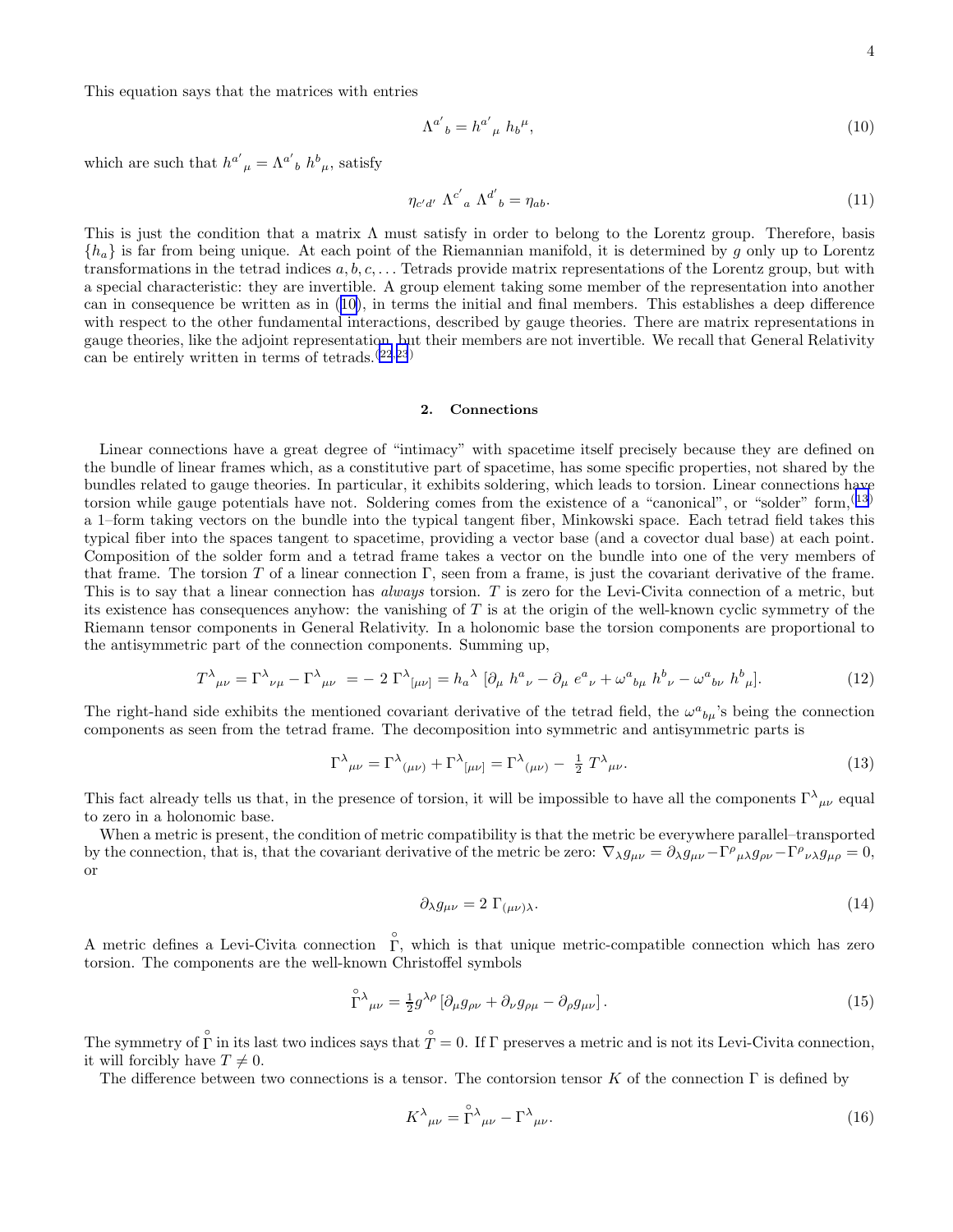<span id="page-4-0"></span>Metric compatibility [\(14](#page-3-0)) implies that contorsion is fixed by the torsion tensor. Inserting into [\(16](#page-3-0)) the expression for  $\sum_{i=1}^{\infty}$ obtained from ([14\)](#page-3-0) for the three terms in [\(15](#page-3-0)), we obtain

$$
K^{\lambda}{}_{\mu\nu} = \frac{1}{2} \left[ T^{\lambda}{}_{\mu\nu} + T_{\mu\nu}{}^{\lambda} + T_{\nu\mu}{}^{\lambda} \right]. \tag{17}
$$

Decompositions([13\)](#page-3-0) and([16\)](#page-3-0) are not the same. Compared with([13](#page-3-0)), the two last terms in (17) give an extra symmetric contribution of torsion to Γ.

The geodesic equation

$$
\nabla_U U^{\lambda} \equiv \frac{\nabla}{\nabla u} U^{\lambda} = \frac{d}{du} U^{\lambda} + \Gamma^{\lambda}{}_{\mu\nu} U^{\mu} U^{\nu} = 0
$$
\n(18)

defines a self-parallel curve, whose velocity field U is parallel-transported by Γ along the curve itself. Seen from the tetrad frame  $\{h_a\}$ , (18) takes the form

$$
\frac{d}{du} U^a + \omega^a{}_{bc} U^b U^c = 0 \tag{19}
$$

where

$$
\omega^{a}{}_{bc} = h^{a}{}_{\lambda} \left[ h_{c} (h_{b}{}^{\lambda}) + h^{a}{}_{\lambda} \Gamma^{\lambda}{}_{\mu\nu} h_{b}{}^{\mu} h_{c}{}^{\nu} \right] = h^{a}{}_{\lambda} \nabla_{c} (h_{b}{}^{\lambda}) \tag{20}
$$

is the connection as seen from the tetrad frame. This transformation law ensures the tensorial behavior of the covariant derivative:  $\nabla_{\nu}V^{\lambda} = h^a{}_{\nu}h_b^{\lambda}\nabla_aV^b = h'^a{}_{\nu}h'_b{}^{\lambda}\nabla_a'V'^b$  and  $\nabla_aV^b = \Lambda^c{}_a\Lambda^b{}_d\nabla_c'V'^d$ . We shall frequently use (20) in the alternative form

$$
\partial_{\nu} h_b^{\lambda} + \Gamma^{\lambda}{}_{\mu\nu} h_b^{\mu} = h_a^{\lambda} \omega^a{}_{b\nu} . \tag{21}
$$

The velocity vector will follow the law valid for tensors: its components are related by

$$
U^a = h^a{}_{\lambda} U^{\lambda}.
$$
\n<sup>(22)</sup>

This means that  $U^a$  is, in general, an anholonomic velocity, analogous to the angular velocity of a rigid body: there exists no coordinate  $x^a$  such that  $U^a = \frac{dx^a}{du}$ . A vector field, given by components  $U^{\lambda}$ , can be seen as the directional derivative  $U = U^{\lambda} \partial_{\lambda} = \frac{d}{du}$ , just the derivative along its own (local) integral curve  $\gamma$  with parameter u. For time-like curves u can be seen as the proper time and U can be interpreted as the four-velocity along  $\gamma$ . Each connection defines an acceleration as its the covariant derivative with respect to proper time,

$$
a^{\mu} = \nabla_U U^{\mu} \equiv \frac{d}{du} U^{\mu} + \Gamma^{\mu}{}_{\nu\lambda} U^{\nu} U^{\lambda}.
$$
 (23)

For every metric-preserving connection the acceleration is, as in Special Relativity, orthogonal to the velocity. If Γ is the Levi-Civita connection, (23) is the force equation to which a test particle submits in General Relativity.

Theantisymmetric part of  $\omega^a{}_{bc}$  in the last two indices can be computed by using Eqs. [\(12](#page-3-0)) and ([5\)](#page-2-0). The result shows that torsion, seen from the anholonomic frame, includes the anholonomy:

$$
T^{a}{}_{bc} = - f^{a}{}_{bc} - (\omega^{a}{}_{bc} - \omega^{a}{}_{cb}).
$$
\n(24)

Thereis a constraint on the first two indices of  $\omega^a{}_{bc}$  if  $\Gamma$  preserves the metric. In effect, Eqs. ([14\)](#page-3-0) and [\(2](#page-2-0)) lead to

$$
\omega_{abc} = -\omega_{bac}.\tag{25}
$$

This antisymmetry in the first two indices, after lowering with the Lorentz metric, says that  $\omega$  is a Lorentz connection. This is to say that it is of the form

$$
\omega = \frac{1}{2} J_a{}^b \omega^a{}_{bc} h^c,\tag{26}
$$

with  $J_a{}^b$  the Lorentz generators written in an appropriate representation. Therefore, any connection preserving the metric is, when seen from the tetrad frame, a Lorentz-algebra-valued 1-form. If we use Eq.([10\)](#page-3-0) and the inverse  $(\Lambda^{-1})^a{}_{b'} = h^a{}_\mu h_{b'}{}^\mu = \eta_{b'c'} \eta^{ad} \Lambda^{c'}{}_d = \Lambda_{b'}{}^a$ , we find how the components change under tetrad transformation:

$$
\omega^{a'}{}_{b'\nu} = \Lambda^{a'}{}_{c} \omega^{c}{}_{d\nu} (\Lambda^{-1})^{d}{}_{b'} + \Lambda^{a'}{}_{c} \partial_{\nu} (\Lambda^{-1})^{c}{}_{b'}.
$$
\n(27)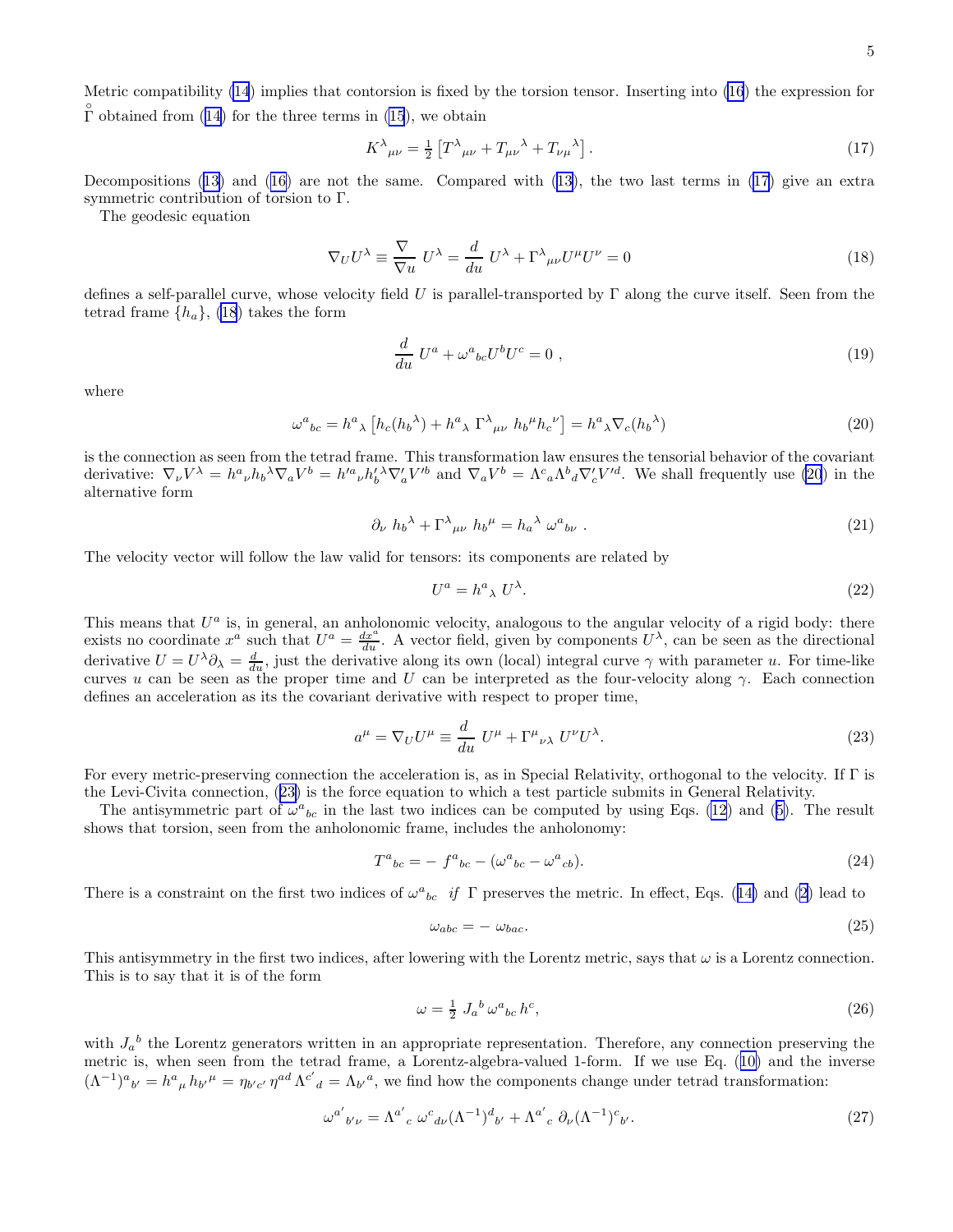<span id="page-5-0"></span>Under change of tetrad, the connection  $\omega$  (which is a metric-preserving Γ seen from any tetrad) transforms as a Lorentz connection.

The Riemannian metric  $g = (g_{\mu\nu})$  is a Lorentz invariant. For what concerns g, any two tetrad fields  $\{h_a\}$  and  ${h'_a}$  as above are equivalent. A metric corresponds to an equivalence class of tetrad fields, the quotient of the set of all tetrads by the Lorentz group. The sixteen fields  $h^a{}_\mu$  correspond, from the field-theoretical point of view, to ten degrees of freedom — like the metric — once the equivalence under the six-parameter Lorentz group is taken into account. In simple words, all tetrad fields related by Lorentz transformations determine the same metric, which differs from the Lorentz metric if and only if the tetrad is anholonomic.

# 3. The Levi-Civita connection

The tetrad field  $h_a$  takes the components [\(15](#page-3-0)) of the Levi-Civita connection,

$$
\stackrel{\circ}{\Gamma}{}^{\lambda}{}_{\mu\nu} = \frac{1}{2} \left\{ h_b{}^{\lambda} (\partial_{\nu} h^b{}_{\mu} + \partial_{\mu} h^b{}_{\nu}) + g^{\lambda \rho} \left[ h_{a\nu} (\partial_{\mu} h^a{}_{\rho} - \partial_{\rho} h^a{}_{\mu}) + h_{a\mu} (\partial_{\nu} h^a{}_{\rho} - \partial_{\rho} h^a{}_{\nu}) \right] \right\},\tag{28}
$$

into those of the so-called spin-connection

$$
\mathring{\omega}^a{}_{b\nu} = h^a{}_{\lambda} \stackrel{\circ}{\Gamma}{}^{\lambda}{}_{\mu\nu} h_b{}^{\mu} + h^a{}_{\rho} \partial_{\nu} h_b{}^{\rho},\tag{29}
$$

which is simply  $\int_{0}^{\infty}$  as seen from the frame defined by the tetrad  $\{h_a\}$ . The expression above can be rewritten as in ([21\)](#page-4-0),

$$
\partial_{\nu} h_b^{\lambda} + \mathring{\Gamma}^{\lambda}{}_{\mu\nu} h_b^{\mu} = h_a^{\lambda} \stackrel{\circ}{\omega}^a{}_{b\nu}.
$$
\n(30)

If the tetrad were parallel-transported everywhere, the left-hand side would vanish. The metric would in that case reduce to the Lorentz metric. Indeed, from the ensuing expression

$$
\stackrel{\circ}{\Gamma}{}^{\lambda}{}_{\mu\nu} = h_b{}^{\lambda} \partial_{\nu} h^b{}_{\mu},\tag{31}
$$

it follows that the curvature tensor vanishes. The spin-connection consequently measures how much the tetrad field  ${h_a}$  deviates from parallelism, and how much the metric differs from that of Lorentz. We shall see below [see Eq.[\(88](#page-11-0))] and the comments around it] that equation (30) actually encodes the Equivalence Principle. Combined with [\(5](#page-2-0)), (29 ) leads to

$$
\stackrel{\circ}{\omega}{}^a{}_{bc} - \stackrel{\circ}{\omega}{}^a{}_{cb} = f^a{}_{cb}.\tag{32}
$$

The force equation is now

$$
\frac{d}{du}U^a + \stackrel{\circ}{\omega}^a{}_{bc}U^bU^c = h^a{}_{\mu}a^{\mu} = \stackrel{\circ}{a}^a.
$$
\n(33)

The term  $\mathring{\omega}^a{}_{bc}U^bU^c$  is responsible for the inertial force, seen from the frame itself. The weak Principle is implied, of course, by the total absence of the mass in the "force" equation.

Equation (30) gives, for any  $U$ ,

$$
\nabla_U h_a{}^\lambda = h_c{}^\lambda \stackrel{\circ}{\omega}^c{}_{a\nu} U^\nu. \tag{34}
$$

The timelike member  $h_0$  of a set  $\{h_a\}$  of vector fields constituting a tetrad will define, for each set of initial conditions, an integral curve  $\gamma$ . For that curve,  $h_0 = U$ ,  $h_0^{\lambda} = U^{\lambda}$  and  $U^a = h^a{}_{\lambda} h_0^{\lambda} = \delta_0^a$ . The force law will say whether the frame, as it is carried along that timelike curve, is inertial or not: (34) gives, for that curve, the acceleration

$$
\overset{\circ}{a}{}^{\lambda} = \nabla_U h_0{}^{\lambda} = h_c{}^{\lambda} \omega^c{}_{00}.
$$
\n(35)

The Fermi-Walker derivative will be

$$
\nabla_U^{(FW)} h_a{}^\lambda = \nabla_U h_a{}^\lambda + \stackrel{\circ}{a}_a U^\lambda - U_a{}^\alpha{}^\lambda = h_c{}^\lambda \stackrel{\circ}{\omega}^c{}_{a\nu} U^\nu + \stackrel{\circ}{a}_a U^\lambda - U_a{}^\alpha{}^\lambda. \tag{36}
$$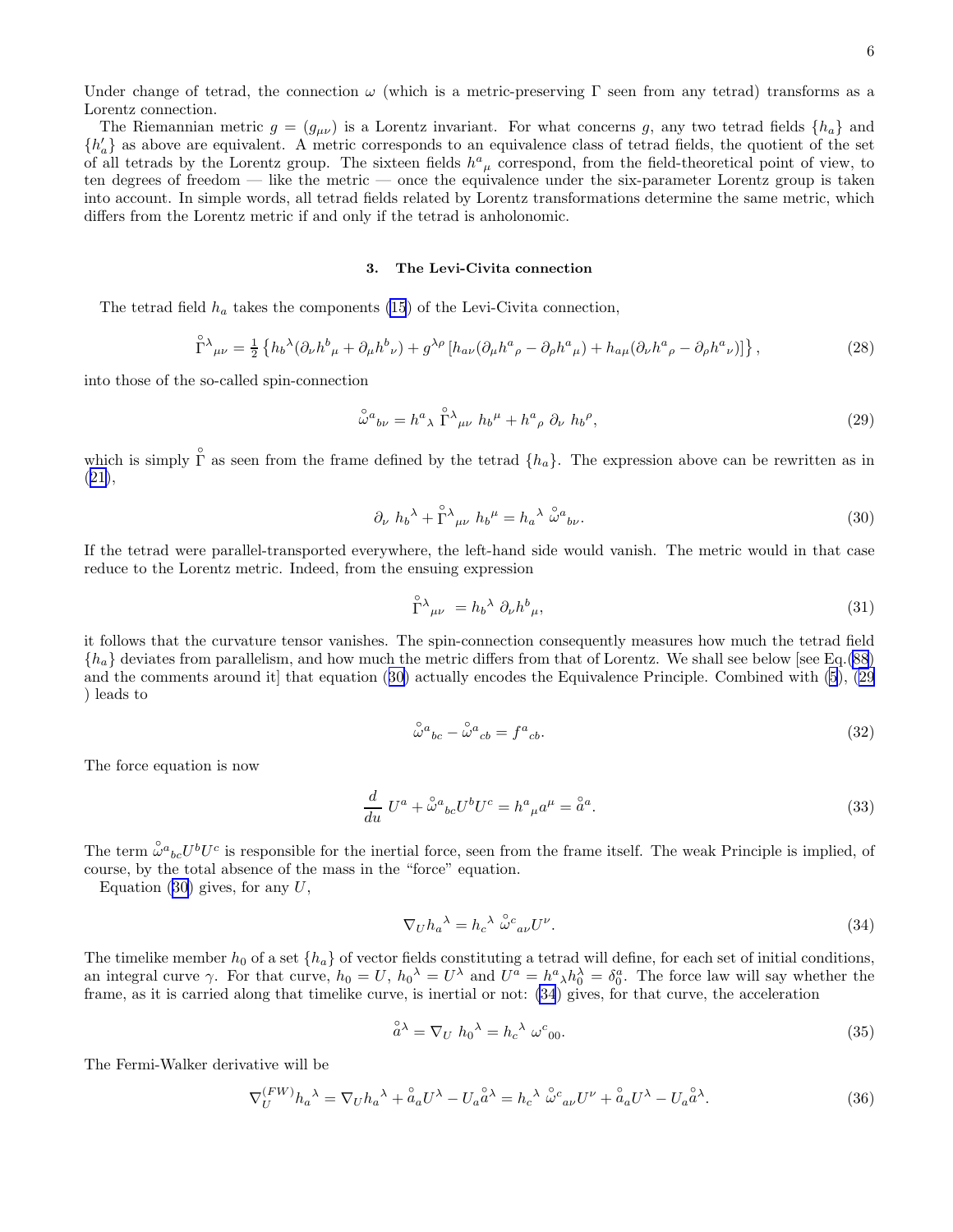The particular case

$$
\nabla_U^{(FW)} h_0{}^\lambda = \nabla_U h_0{}^\lambda - \mathring{a}^\lambda = 0 \tag{37}
$$

impliesthat  $h_0 = U$  is kept tangent along the curve. Equation ([35\)](#page-5-0) can be obtained, alternatively, by contracting  $U^{\nu}$ with Eq.[\(21](#page-4-0)) written for  $h_0$ . The expression for the frame acceleration seen from the frame itself,

$$
\overset{\circ}{a}^c = \omega^c{}_{00},\tag{38}
$$

follows also from Eq.[\(33](#page-5-0)) by inserting  $U^a = h^a{}_{\lambda} h_0^{\lambda} = \delta_0^a$ , but with one great advantage: the external acceleration appears then clearly as equal to the inertial acceleration. We see here in which sense a frame satisfying Eq.[\(2](#page-2-0)) is equivalent to the gravitational field defined by the metric  $g_{\mu\nu}$ : it is accelerated, and its acceleration is just the inertial gravitational acceleration.

Of course,  $\hat{a}^0 = \omega^0_{00} = 0$ , and only the space components are nonvanishing. Seen from another frame  $h_{a'} = \Lambda^b{}_{a'}h_b$ , the velocity will be  $U^{a'} = \Lambda^{a'}_{b} U^{b} = \Lambda^{a'}_{0}$  and

$$
a^{c'} = h^{c'}_{\ \rho} a^{\rho} = \Lambda^{a'}_{\ \ 0} h_{a'} (\Lambda^{c'}_{\ \ 0}) + \omega^{c'}_{\ \ a'b'} \Lambda^{a'}_{\ \ 0} \Lambda^{b'}_{\ \ 0} = \Lambda^{c'}_{\ \ c} a^c. \tag{39}
$$

# 4. The Weitzenböck connection

Each tetrad field  $\{h_a\}$  defines a very particular connection, the Weitzenböck connection whose components are

$$
\bar{\Gamma}^{\lambda}{}_{\mu\nu} = h_{a}{}^{\lambda} \partial_{\nu} h^{a}{}_{\mu}.
$$
\n(40)

This connection vanishes when seen from frame  ${h_a}$  itself:

$$
\bar{\omega}^{a}{}_{b\nu} = h^{a}{}_{\lambda} \left[ \partial_{\nu} h_{b}{}^{\lambda} + \bar{\Gamma}^{\lambda}{}_{\mu\nu} h_{b}{}^{\mu} \right] = h^{a}{}_{\lambda} \bar{\nabla}_{\nu} h_{b}{}^{\lambda} = 0. \tag{41}
$$

This means that it parallel-transports each vector of the tetrad  $\{h_a\}$  everywhere:  $\bar{\nabla}_{\nu} h_b{}^{\lambda} = 0$  (which justifies the name "teleparallelism" given to the approach to gravity based on this connection). In consequence, it preserves also the metric g:  $\bar{\nabla}_{\lambda} g_{\mu\nu} = 0$ . It has vanishing Riemann curvature tensor:  $\bar{R}^{\rho}{}_{\sigma\mu\nu} = 0$  and  $\bar{R}^{a}{}_{bcd} = 0$ . It has, however, a non-vanishing torsion  $\overline{T}$ , actually a mere version of the structure coefficients of the tetrad frame seen from the holonomic base:

$$
\bar{T}^{\lambda}{}_{\nu\mu} = h_a{}^{\lambda} \left(\partial_{\nu} h^a{}_{\mu} - \partial_{\mu} h^a{}_{\nu}\right) = h_c{}^{\lambda} f^c{}_{ab} h^a{}_{\mu} h^b{}_{\nu}.
$$
\n(42)

As  $\bar{\omega}^a{}_{bc} \equiv 0$ , a geodesic of the Weitzenböck connection has always the form

$$
\frac{\bar{\nabla}}{\nabla u} U^a = \frac{d}{du} U^a = 0 \tag{43}
$$

when seen from the tetrad frame. The geodesic equation [\(18](#page-4-0)) for  $\hat{\Gamma}$ , however, acquires in terms of  $\bar{\Gamma}$  an aspect of force equation:

$$
\frac{d}{du}U^{\lambda} + \bar{\Gamma}^{\lambda}{}_{\mu\nu}U^{\mu}U^{\nu} = -\bar{K}^{\lambda}{}_{\mu\nu}U^{\mu}U^{\nu} = \frac{1}{2}\left[\bar{T}_{\mu}{}^{\lambda}{}_{\nu} + \bar{T}_{\nu}{}^{\lambda}{}_{\mu}\right]U^{\mu}U^{\nu}.
$$
\n(44)

Using $(16)$  $(16)$  for the Weitzenböck connection, we identify its contorsion as

$$
\bar{K}^{\lambda}{}_{\mu\nu} = h_a{}^{\lambda} \stackrel{\circ}{\omega}^a{}_{b\nu} h^b{}_{\mu}.\tag{45}
$$

This means that  $\mathring{\omega}$  is the Weitzenböck contorsion seen from the tetrad frame  $\{h_a\}$ :  $\mathring{\omega}^a{}_{bc}$  =  $\sum_{\alpha}^{\infty} a_{bc}$  $\sum_{\alpha}^{\infty} a_{bc}$  $\sum_{\alpha}^{\infty} a_{bc}$ . And using ([17](#page-4-0)) with (42) in this expression gives

$$
\mathring{\omega}^a{}_{bc} = -\frac{1}{2} \left[ f^a{}_{bc} + f_{bc}{}^a + f_{cb}{}^a \right],\tag{46}
$$

where the indices are raised and lowered with the Lorentz metric. The trivial property  $f_{c(ab)} = 0$  implies [\(25](#page-4-0)) for  $\mathring{\omega}$ . Quite consistently,  $\mathring{\omega}^a{}_{bc}$  will vanish if the base  $\{h_a\}$  is holonomic.

Summarizing what we have seen in this section: there is a functional sixfold infinity of tetrad fields related to a given metric as in Eq.([7\)](#page-2-0). These tetrad fields differ by point-dependent (that is, local) Lorentz transformations (wherefrom the functional sixfoldedness). Holonomic tetrads correspond to the Lorentz metric itself. Each tetrad field defines a Cartan-Weitzenböck flat connection. This connection is a "vacuum" of every other connection. When alone, the force law reduces to that of Special Relativity. Its interest to the Equivalence Principle is consequently evident. We shall actually see that, given a connection  $\Gamma$ , the free-falling frame along a curve will be a tetrad field whose Weitzenböck connection coincides with  $\Gamma$  along the curve.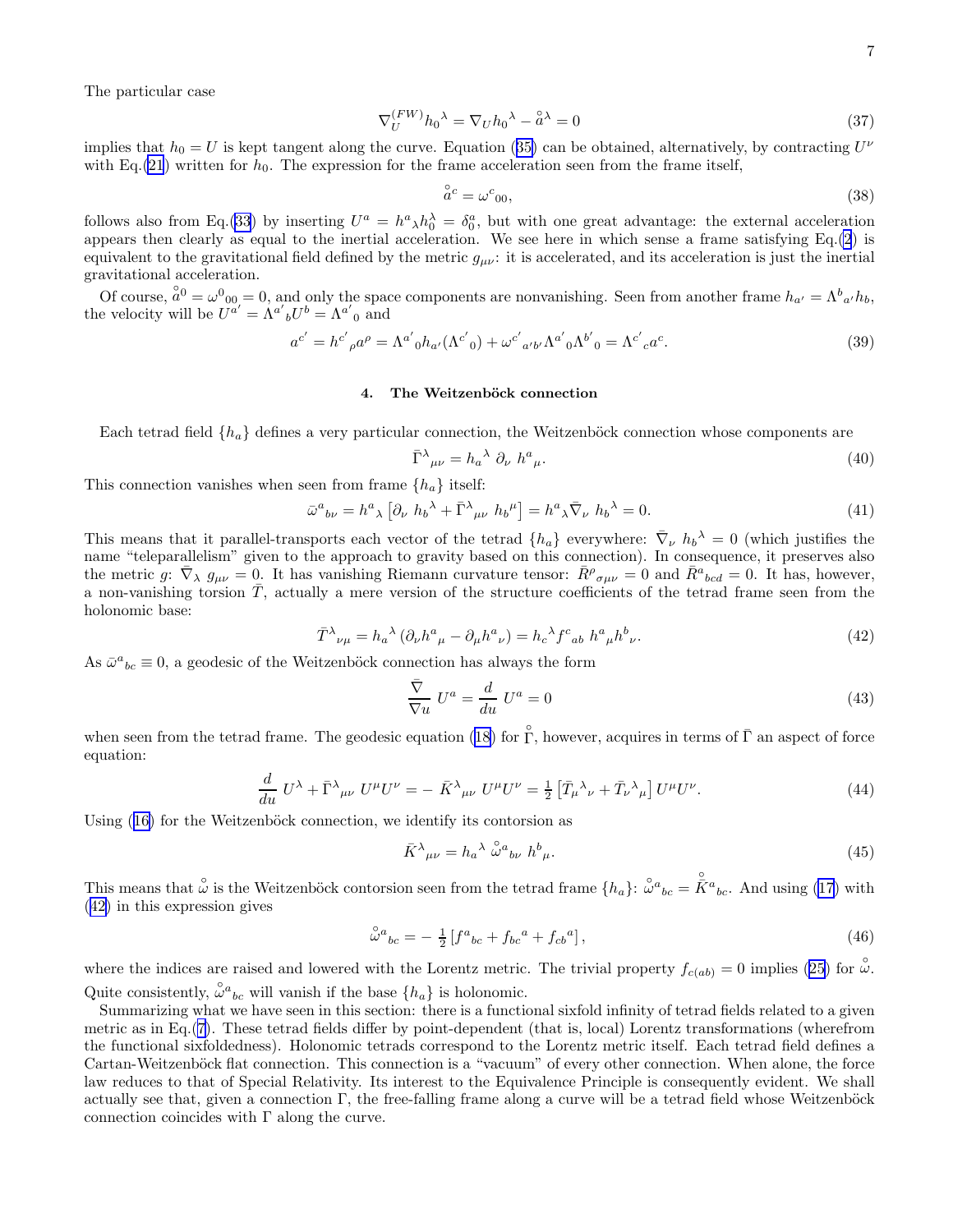# 3. THE CASE OF A LINEAR CONNECTION

<span id="page-7-0"></span>Consider a general linear connection Γ defined on a manifold M. Choose a point  $P \in M$ , and around it a coordinate system  $\{x^{\mu}\}\$  such that  $x^{\mu}(P) = 0$ . Such a system will cover a neighborhood N of P (its coordinate neighborhood), and will provide dual holonomic bases  $\{\frac{\partial}{\partial x^{\mu}}, dx^{\mu}\}\$ for vector and covector fields on N. Any other base will be given by the components of its members in terms of such initial holonomic bases, as  $\{e_a = e_a^{\mu}(x) \frac{\partial}{\partial x^{\mu}}, e^a = e^a_{\lambda}(x) dx^{\lambda}\}\.$  It will be enough for our purposes to consider inside N a non-empty sub-domain  $N'$ , small enough to ensure that only terms up to first order in the  $x^{\mu}$ 's can be retained in the calculations.

Let us indicate by  $\Gamma^{\lambda}{}_{\mu\nu}(x)$  the components of  $\Gamma$  in the holonomic base, and by  $\omega^a{}_{b\nu}(x)$  the components of  $\Gamma$  referred to a generic base  $\{e_a, e^a\}$ . Such components will be related by

$$
\Gamma^{\lambda}{}_{\mu\nu}(x) = e_a{}^{\lambda}(x) \ \omega^a{}_{b\nu}(x) \ e^b{}_{\mu}(x) + e_c{}^{\lambda}(x) \ \partial_{\nu}e^c{}_{\mu}(x); \tag{47}
$$

$$
\omega^{a}{}_{b\nu}(x) = e^{a}{}_{\lambda}(x) \Gamma^{\lambda}{}_{\mu\nu}(x) e_{b}{}^{\mu}(x) + e^{a}{}_{\rho}(x) \partial_{\nu} e_{b}{}^{\rho}(x).
$$
\n(48)

The piece  $e_c^{\lambda}(x)$   $\partial_{\nu} e_c^{\mu}(x)$  in (47) is the Weitzenböck connection of the tetrad field  $\{e_a\}$ .

### 1. At a point

Let  $\gamma^{\lambda}{}_{\mu\nu} = \Gamma^{\lambda}{}_{\mu\nu}(P)$  be the value of the holonomic components of the connection at the point P. On the small domain  $N'$ , the connection components will be approximated by

$$
\Gamma^{\lambda}{}_{\mu\nu}(x) = \gamma^{\lambda}{}_{\mu\nu} + x^{\rho} \left[ \partial_{\rho} \Gamma^{\lambda}{}_{\mu\nu} \right]_{P} \tag{49}
$$

to first order in the coordinates  $x^{\mu}$ . We shall simply exhibit a particular base in which the connection components vanish at P. Indeed, choose on N' the tetrad field  $\{H_a, H^a\}$  whose components are

$$
H_a{}^{\lambda} = \delta_a^{\lambda} - \delta_a^{\sigma} \gamma^{\lambda}{}_{\sigma\rho} x^{\rho} \; ; \; H^a{}_{\mu} = \delta_{\mu}^a + \delta_{\lambda}^a \; \gamma^{\lambda}{}_{\mu\nu} x^{\nu} . \tag{50}
$$

The Cartan structure equation

$$
dH^a = -\frac{1}{2} c^a{}_{bc} H^b \wedge H^c \tag{51}
$$

for the 1–forms  $\{H^a = H^a{}_\mu dx^\mu\}$  will, in the present case, be

$$
dH^{a} = \frac{1}{2} \delta^a_{\lambda} [\gamma^{\lambda}{}_{\mu\nu} - \gamma^{\lambda}{}_{\nu\mu}] \, dx^{\nu} \wedge dx^{\mu} = \delta^a_{\lambda} \gamma^{\lambda}{}_{[\mu\nu]} \, dx^{\nu} \wedge dx^{\mu}.
$$
 (52)

We shall eventually replace indices fixed by  $\delta_\lambda^a$  for notational convenience. With this convention the structure coefficients are, to order zero,

$$
c^{a}_{bc} = \gamma^{a}_{cb} - \gamma^{a}_{bc} = -2 \gamma^{a}_{[bc]}.
$$
\n
$$
(53)
$$

Keeping always expressions only up to first order in the  $x^{\mu}$ 's, we find

ω

$$
\omega^{a}{}_{b\nu}(x) = H^{a}{}_{\lambda}(x) \Gamma^{\lambda}{}_{\mu\nu}(x) H_{b}{}^{\mu}(x) + H^{a}{}_{\rho}(x) \partial_{\nu} H_{b}{}^{\rho}(x)
$$

$$
= x^{\mu} \left[ \partial_{\mu} \Gamma^{a}{}_{b\nu}(P) - \gamma^{a}{}_{c\nu} \gamma^{c}{}_{b\mu} \right]. \tag{54}
$$

We see that at the point  $\{x^{\mu} = 0\}$  the connection components in base  $\{H_a\}$  vanish:  $\omega^a{}_{b\nu}(P) = 0$ . The tetrad  $\{H_a\}$ is such that its Weitzenböck connection

$$
\bar{\Gamma}^{\lambda}{}_{\mu\nu} = \gamma^{\lambda}{}_{\mu\nu} - \gamma^{\lambda}{}_{\sigma\rho} \gamma^{\sigma}{}_{\mu\nu} x^{\rho} \tag{55}
$$

coincides with  $\Gamma$  at P. The curvature and the torsion tensors at P are

$$
R^{\lambda}{}_{\sigma\mu\nu}(P) = \partial_{\mu}\Gamma^{\lambda}{}_{\sigma\nu}(P) - \partial_{\nu}\Gamma^{\lambda}{}_{\sigma\mu}(P) + \gamma^{\lambda}{}_{\rho\mu}\gamma^{\rho}{}_{\sigma\nu} - \gamma^{\lambda}{}_{\rho\nu}\gamma^{\rho}{}_{\sigma\mu},\tag{56}
$$

$$
T^{\lambda}{}_{\mu\nu}(P) = \gamma^{\lambda}{}_{\nu\mu} - \gamma^{\lambda}{}_{\mu\nu}.\tag{57}
$$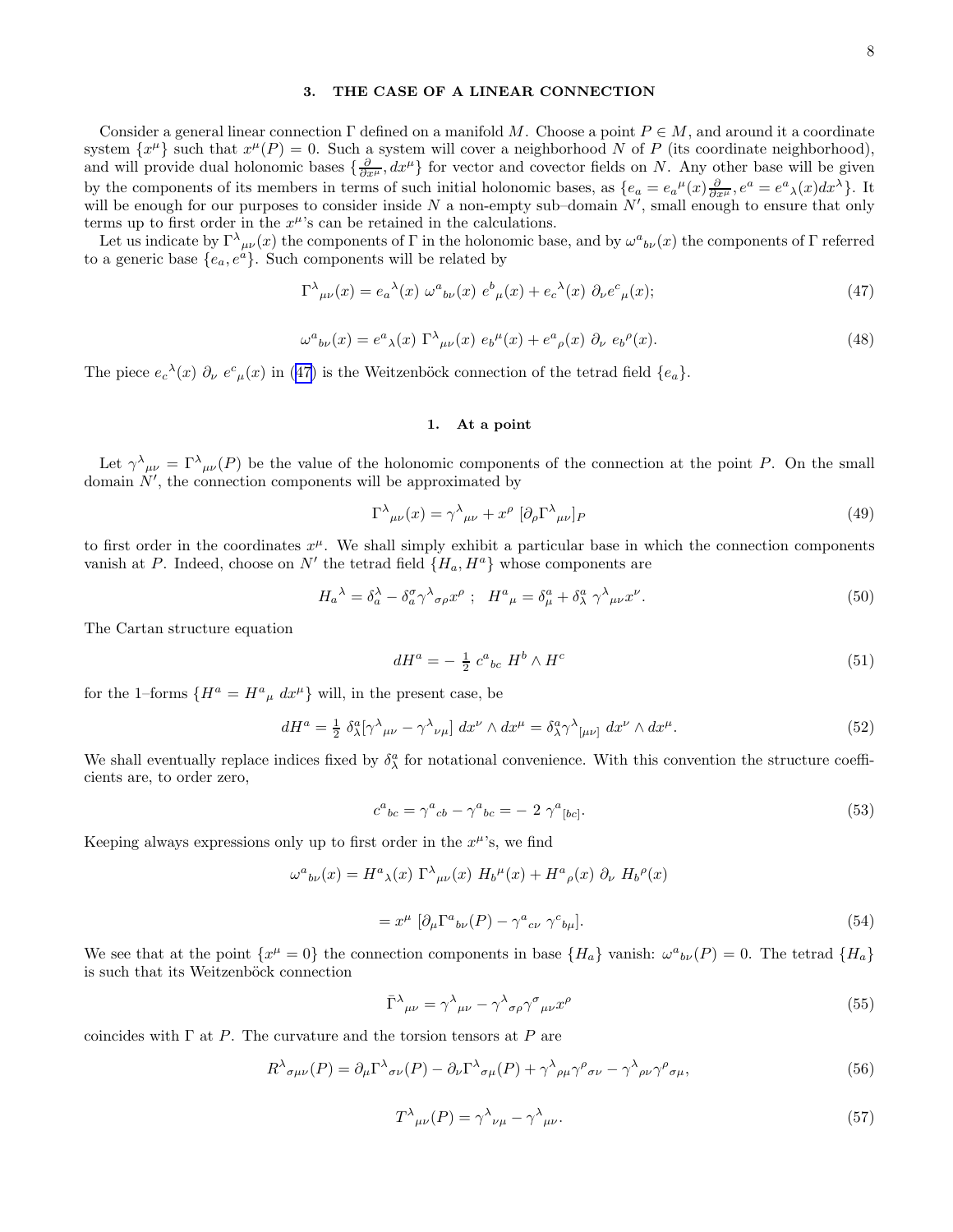<span id="page-8-0"></span>To see what happens to the anholonomy of base  $\{H_a\}$ , we calculate

$$
[H_a, H_b] = \left\{ 2\gamma^c_{\ [ab]} + \left[ 2\gamma^d_{\ [ab]} \gamma^c_{\ d\rho} + \gamma^c_{\ bd} \gamma^d_{\ a\rho} - \gamma^c_{\ ad} \gamma^d_{\ b\rho} \right] x^\rho \right\} H_c \tag{58}
$$

The commutator vanishes at P if the connection is symmetric. Otherwise, the anholonomy is minus the torsion of  $\Gamma$ at P:

$$
[H_a, H_b] = 2\gamma^c{}_{[ab]}H_c.
$$
\n<sup>(59)</sup>

Define a Lorentz transformation like that of Eq.[\(10](#page-3-0)):

$$
\Lambda^a{}_b(x) = H^a{}_\lambda \ h_b{}^\lambda. \tag{60}
$$

The result of contracting Eq.([21\)](#page-4-0) with  $H^a{}_{\lambda}$  is

$$
H^{a}{}_{\lambda}\partial_{\nu} h_{b}{}^{\lambda} + \Gamma^{\lambda}{}_{\mu\nu} H^{a}{}_{\lambda} h_{b}{}^{\mu} = h_{c}{}^{\lambda} H^{a}{}_{\lambda} \omega^{c}{}_{b\nu},\tag{61}
$$

from which follows

$$
\partial_{\nu} \Lambda^{a}{}_{b} - h_{b}{}^{\lambda} (\partial_{\nu} H^{a}{}_{\lambda} - \Gamma^{\mu}{}_{\lambda \nu} H^{a}{}_{\mu}) = \partial_{\nu} \Lambda^{a}{}_{b} - h_{b}{}^{\lambda} \nabla_{\nu} H^{a}{}_{\lambda} = \Lambda^{a}{}_{c} \omega^{c}{}_{b \nu}.
$$
 (62)

At the point  $P, \nabla_{\nu} H^a{}_{\lambda} = 0$ , so that

$$
(\Lambda^{-1})^a{}_c \partial_\nu \Lambda^c{}_b \ = \omega^a{}_{b\nu}.\tag{63}
$$

The connection  $\omega^a{}_{b\nu}$ , which is  $\Gamma$  seen from the frame  $\{h_a\}$ , reduces to a gauge vacuum. If another frame  $H'^a{}_\mu$  =  $\Lambda'^a{}_b h^b{}_\mu$  satisfies the above condition, then also  $(\Lambda'^{-1})^a{}_c \partial_\nu \Lambda'^c{}_b = \omega^a{}_{b\nu}$ . Equating both expressions shows that the Lorentz transformation  $\bar{\Lambda} = \Lambda' \Lambda^{-1}$  taking  $H^a{}_\mu$  into  $H'^a{}_\mu$  obeys  $\partial_\nu \bar{\Lambda}^c{}_b = 0$ . Conversely, if  $H^a{}_\mu$  satisfies the above condition, then so does  $H'^a{}_\mu = \bar{\Lambda}^a{}_b H^b{}_\mu$ , with  $\bar{\Lambda}^a{}_b$  constant. There is actually a sixfold infinity of tetrads satisfying the above conditions, which differ from each other by point-independent Lorentz transformations.

Using the tetrad  $H_a$ , the metric is seen to have, to first order, components

$$
g_{\mu\nu} = \eta_{ab} H^a{}_{\mu} H^b{}_{\nu} = \eta_{\mu\nu} + 2\gamma_{(\mu\nu)\sigma} x^{\sigma}, \tag{64}
$$

with derivatives

$$
\partial_{\lambda} g_{\mu\nu} = 2\gamma_{(\mu\nu)\lambda} \tag{65}
$$

Thisequality, compared with ([14\)](#page-3-0), tells us that the metric is, as expected, parallel–transported by  $\Gamma$  at P.

### 1. Without torsion

The choice of basis [\(50](#page-7-0)) produces the vanishing of the connection at P even in the presence of torsion. To make contact with the standard  $T = 0$  case, let us remark that

$$
dH^{a} = -\delta^a_{\lambda} \gamma^{\lambda}{}_{[\mu\nu]} dx^{\mu} \wedge dx^{\nu} = \frac{1}{2} \delta^a_{\lambda} T^{\lambda}{}_{\mu\nu} dx^{\mu} \wedge dx^{\nu},\tag{66}
$$

so that  ${H_a}$  is holonomic at P when  $T^{\lambda}{}_{\mu\nu}(P) = 0$ . To recover the usual prescription for the vanishing of a symmetric connection at a point it is enough to choose the coordinates

$$
y^{a} = \delta_{\mu}^{a} x^{\mu} + \frac{1}{2} \delta_{\lambda}^{a} \gamma^{\lambda}{}_{(\mu\nu)} x^{\nu} x^{\mu}.
$$
 (67)

A non–holonomic base is necessary in the presence of torsion, but a coordinate base suffices in its absence — which is, of course, the standard result. Now:

$$
\frac{d}{du} y^a = \delta^a_\mu U^\mu + \delta^a_\lambda \gamma^\lambda{}_{(\mu\nu)} U^\nu x^\mu; \tag{68}
$$

$$
\frac{d^2}{du^2} y^a = \delta_\lambda^a \left[ \frac{d}{du} U^\lambda + \gamma^\lambda{}_{(\mu\nu)} U^\nu U^\mu \right] + \delta_\lambda^a \gamma^\lambda{}_{(\mu\nu)} x^\mu \left[ \frac{d}{du} U^\nu \right]. \tag{69}
$$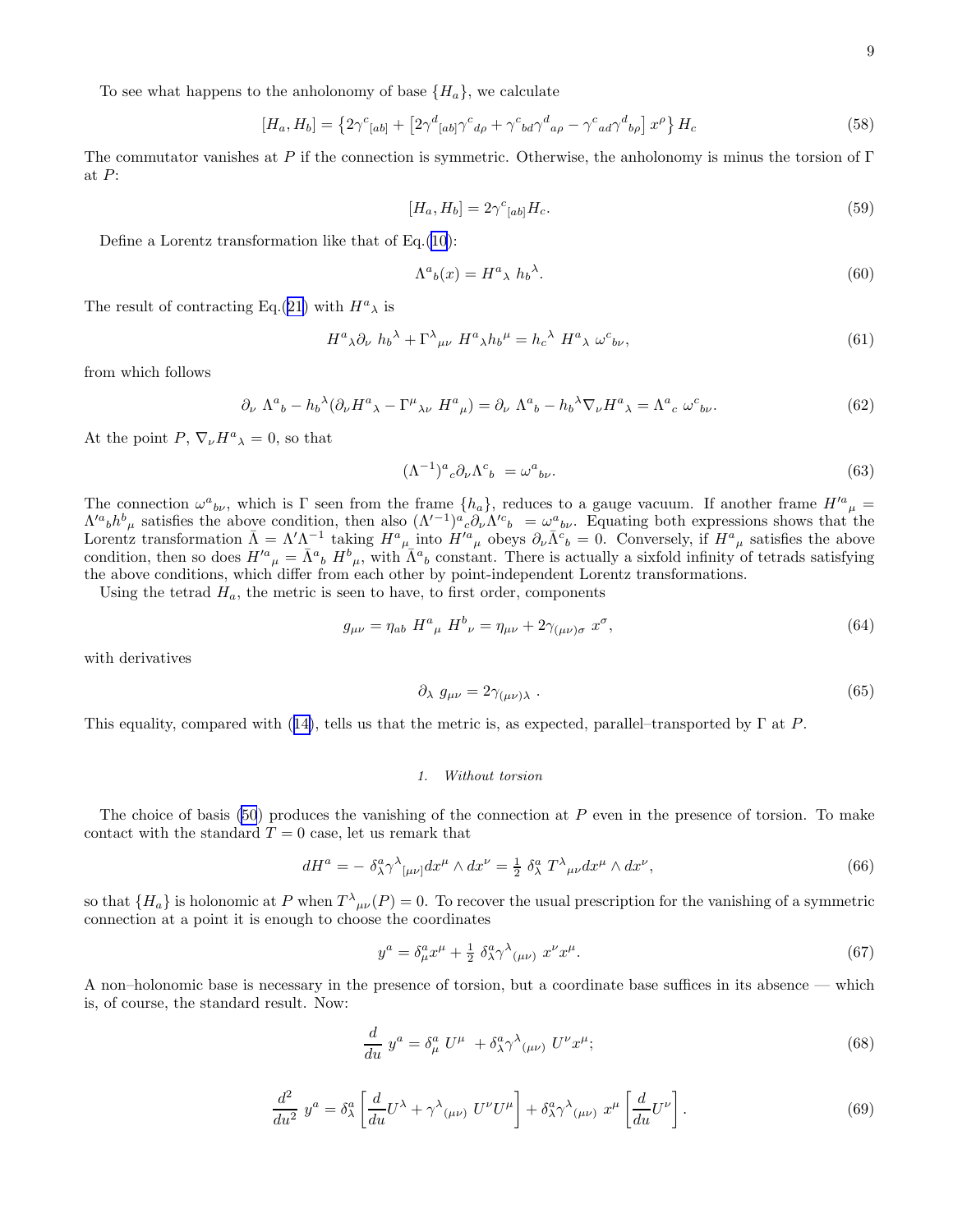Consequently, at P,

$$
\frac{dy^a}{du} = \delta^a_\mu U^\mu(P) \quad ; \quad \frac{d^2y^a}{du^2} = \delta^a_\lambda a^\lambda(P). \tag{70}
$$

Suppose a self-parallel curve goes through P in  $N'$  with velocity  $U^{\mu}$ . Then,

$$
\frac{d^2}{du^2} y^a = - \delta^a_\lambda \gamma^\lambda_{\ (\mu\nu)} \gamma^\nu_{\ (\rho\sigma)} U^\rho U^\sigma \ x^\mu. \tag{71}
$$

The Lorentz transformation([60\)](#page-8-0) reduces in the present case to

$$
\Lambda^{a}{}_{b}(x) = H^{a}{}_{\lambda}{} h_{b}{}^{\lambda} = h_{b}(y^{a}). \tag{72}
$$

Seen from the frame  ${H_a}$ , the velocity is

$$
U^{a} = (\delta^{a}_{\mu} + \delta^a_{\lambda} \gamma^{\lambda}{}_{\mu\nu} x^{\nu}) \frac{dx^{\mu}}{du} = \frac{d}{du} y^{a} + \frac{1}{2} \delta^{a}_{\lambda} \gamma^{\lambda}{}_{[\mu\nu]} (x^{\nu}U^{\mu} - x^{\mu}U^{\nu}). \tag{73}
$$

Notice that  $U^a = H^a(\frac{d}{du})$  is a non-holonomic velocity if  $T \neq 0$ . If  $T = 0$ ,  $U^a = \frac{d}{du}y^a$ .

In this standard general-relativistic case, given a geodesic  $\gamma$  going through a point  $P(\gamma(0) = P)$ , there is always a very special system of coordinates (riemannian normal coordinates, $(1)$  $(1)$  or geodesic coordinates $(24)$  $(24)$  $(24)$ ) in a neighborhood  $N'$  of P such that the components of the Levi-Civita connection vanish at the point P. The geodesic is a straight line  $y^a = c^a u$ . As long as  $\gamma$  traverses N', the *ideal* observer will not feel gravitation: the geodesic equation reduces to the forceless equation  $\frac{du^a}{du} = \frac{d^2y^a}{du^2} = 0$ . This is an inertial observer in the absence of external forces. Coupling to source fields and test particles is given by the minimal coupling prescription: derivatives go into covariant derivatives. If the components of the connection vanish, covariant derivatives reduce to usual derivatives. All laws of Physics reduce to the expressions they have in Special Relativity.

Actually,  $du = \sqrt{g_{\mu\nu}dx^{\mu}dx^{\nu}}$  has been taken as the curve parameter, and the curve stands on the Riemann space. For Special Relativity to hold, it would be necessary to change to the special relativistic proper time  $d\sigma = \sqrt{\eta_{ab}dx^a}dx^b$ as a parameter. This change is achieved by a rescaling  $dx^a \to dx^a \frac{du}{d\sigma}$  in all the coordinates. This would correspond to transforming  $H^a{}_\mu$  to the tetrad  $H'^a{}_\mu = \frac{\partial x^a}{\partial x^\mu} \frac{du}{d\sigma}$ .

There is actually more, as will be seen in [3 2](#page-10-0). Given any smooth curve, it is possible to find a coordinate system, defined on a domain  $U$ , in which the components of the Levi-Civita connection vanish *along the curve*. And still more: along any differentiable curve and any linear connection, it is possible to find a local frame, defined on a domain  $N'$ , in which the connection components vanish along the curve. Gravitation seems to be absent. Using that frame an ideal observer, accelerated or not, can employ Special Relativity. A real observer will see more. Only the connection appears in the geodesic equation, but curvature (and, eventually, torsion) makes itself present in the Jacobi equation. Before going into that, let us say a few words on what happens in the presence of torsion.

### 2. With torsion

Torsion will not add a force, by the last expression in Eq.[\(13](#page-3-0)), which leads to

$$
a^{\lambda} = \frac{d}{du} U^{\lambda} + \Gamma^{\lambda}{}_{\mu\nu} U^{\mu} U^{\nu} = \frac{d}{du} U^{\lambda} + \Gamma^{\lambda}{}_{(\mu\nu)} U^{\mu} U^{\nu}.
$$
 (74)

In what concerns the force, only the symmetric part of the connection contributes and a choice of coordinate system is enough to make the effect of torsion to vanish. All the geodesics are consequently fixed by the symmetric part of the connection, which is by itself a connection. Adding a torsion to a symmetric connection does not change the geodesics. Nevertheless, these are not the geodesics of  $\int_{0}^{\infty}$ e geodesics of  $\Gamma^{\lambda}{}_{\mu\nu}$  if  $\Gamma^{\lambda}{}_{\mu\nu}$  is metric preserving. The difference comes from the symmetric part added by torsion to  $\Gamma$ , as shown in Eq.[\(17](#page-4-0)):

$$
a^{\lambda} = \frac{d}{du} U^{\lambda} + \Gamma^{\lambda}{}_{(\mu\nu)} U^{\mu} U^{\nu} = \frac{d}{du} U^{\lambda} + \stackrel{\circ}{\Gamma}{}^{\lambda}{}_{\mu\nu} U^{\mu} U^{\nu} + \frac{1}{2} \left[ T_{\mu}{}^{\lambda}{}_{\nu} + T_{\nu}{}^{\lambda}{}_{\mu} \right] U^{\mu} U^{\nu}.
$$
 (75)

There are consequently two distinct coordinate systems:

(i) one makes the "force" term coming from the Levi–Civita piece to vanish:

$$
\overset{\circ}{y}{}^a = x^a + \frac{1}{2} \overset{\circ}{\gamma}{}^a{}_{\mu\nu} x^\mu x^\nu;
$$

(ii) the other causes a metric–preserving  $\bar{\omega}^a{}_{bc}$  to vanish:

$$
\bar{y}^a = x^a + \frac{1}{2} \left[ \tilde{\gamma}^a{}_{\mu\nu} + T_{\mu}{}^a{}_{\nu}(P) + T_{\nu}{}^a{}_{\mu}(P) \right] x^{\mu} x^{\nu}.
$$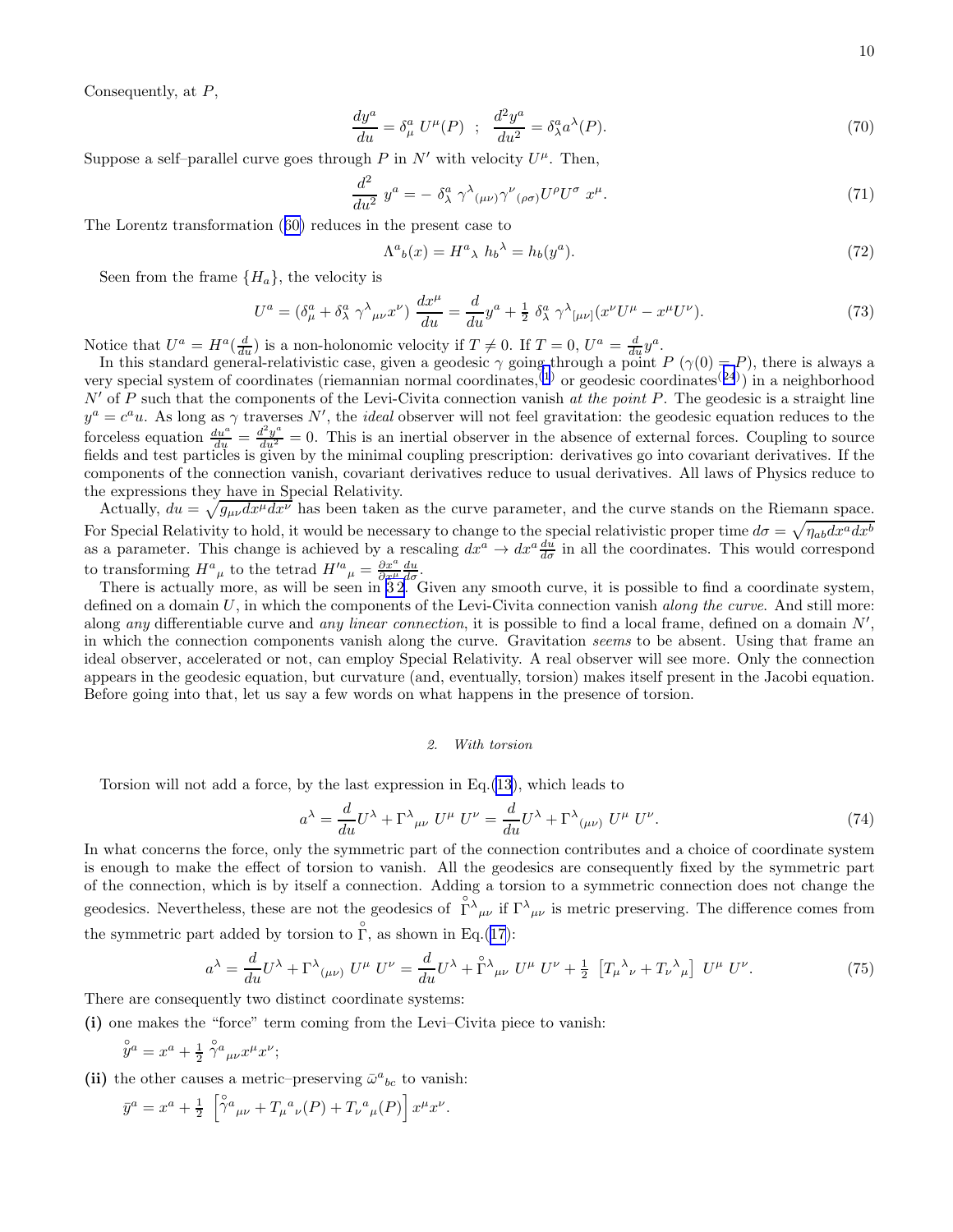### 2. Along a curve

<span id="page-10-0"></span>The previous results hold for any tetrad whose covariant derivative vanishes at  $P^{(20)}$  $P^{(20)}$  $P^{(20)}$  Indeed, expression [\(21](#page-4-0)) says that

$$
\partial_{\nu} H_b^{\lambda}(x) + \Gamma^{\lambda}{}_{\mu\nu}(x) H_b^{\mu}(x) = H_a^{\lambda}(x) \omega^a{}_{b\nu}(x). \tag{76}
$$

The condition  $\omega^a{}_{b\nu}(P) = 0$  is the same as

$$
\nabla_{\nu} H_b^{\lambda}(P) = \partial_{\nu} H_b^{\lambda}(P) + \Gamma^{\lambda}{}_{\mu\nu}(P) H_b^{\mu}(P) = 0.
$$
\n(77)

Expressions [\(50](#page-7-0)) provide a first-order solution of

$$
H_b^{\lambda}(x)\partial_{\nu} H^b_{\mu}(x) = \Gamma^{\lambda}{}_{\mu\nu}(x) \tag{78}
$$

in the neighborhood N' of P. The left-hand side is just the Weitzenböck connection  $\bar{\Gamma}^{(H)\lambda}{}_{\mu\nu}$  of the tetrad field  $\{H_a\}$ .

The next natural question is: can the same be done along a curve ? Take a differentiable curve  $\gamma$  which is an integral curve of a field U, with  $U^{\mu} = \frac{dx^{\mu}}{du} = \frac{d\gamma^{\mu}(u)}{du}$ . The condition for the connection to vanish along  $\gamma$ ,  $\omega^{a}{}_{b\nu}(\gamma(u)) = 0$ , will be

$$
U^{\nu}\partial_{\nu} H_{a}^{\lambda}(\gamma(u)) + \Gamma^{\lambda}{}_{\mu\nu}(\gamma(u)) U^{\nu} H_{a}^{\mu}(\gamma(u)) = 0, \qquad (79)
$$

that is,

$$
\frac{d}{du} H_a^{\lambda}(\gamma(u)) + \Gamma^{\lambda}{}_{\mu\nu}(\gamma(u)) U^{\nu} H_a^{\mu}(\gamma(u)) = 0.
$$
\n(80)

This is simply the requirement that the tetrad (each of the four members  $H_a$ ) be parallel-transported along  $\gamma$ . Thus, if the connection vanishes at an end-point of the curve in a frame, it will vanish when seen from the parallel displacements of that frame.<sup>([16](#page-17-0))</sup> For the dual base  $\{H^a\}$ , the above formula reads

$$
\frac{d}{du} H^a{}_\mu(\gamma(u)) - \Gamma^\rho{}_{\mu\nu}(\gamma(u)) U^\nu H^a{}_\rho(\gamma(u)) = 0.
$$
\n(81)

Any differentiable curve  $\gamma$  defines a mapping between tangent spaces by parallel displacement; this means that, given such a curve and a linear connection, any vector field can be parallel-transported along  $\gamma$ .

- The procedure is then very simple: take, in the way previously discussed, a point  $P$  on the curve and find the corresponding "nullifying" tetrad  $\{H_a\}$ ; then, parallel-transport it along the curve.
- The components  $\omega^a{}_{b\nu}(x)$  vanish along the curve; this means that the components  $\Gamma^{\lambda}{}_{\mu\nu}(x)$  reduce to those of the Weitzenböck connection of the tetrad  ${H_a}$  along the curve; the problem is equivalent to finding a tetrad field whose Weitzenböck connection coincides with  $\Gamma$  along the curve.
- Applying a point-independent Lorentz transformation to the fixed point equation (77) yields the same equation; applied to a solution, it gives another solution; thus, such solutions are defined up to fixed-point Lorentz transformations; along a curve, as it will be seen below, the Lorentz transformations will be distinct at each point.
- Take  $(80)$  in the form

$$
H^b{}_{\mu}(x)\frac{d}{du}H_b{}^{\lambda}(x) = -\bar{\Gamma}^{(H)\lambda}{}_{\mu\nu}(x)U^{\nu} = -\Gamma^{\lambda}{}_{\mu\nu}(x)U^{\nu}
$$
\n(82)

and contract it with  $U^{\mu}$ :

$$
U^{\mu}H^{b}_{\ \mu}(x)\frac{d}{du}H_{b}^{\ \lambda}(x)=-\Gamma^{\lambda}_{\ \mu\nu}(x)U^{\mu}U^{\nu}.
$$
\n(83)

Seen from the tetrad, the tangent field will be  $U^b = H^b{}_\mu U^\mu$ , and the above formula is

$$
U^b \frac{d}{du} H_b^{\lambda}(x) + \Gamma^{\lambda}{}_{\mu\nu}(x) U^{\mu} U^{\nu} = 0,
$$
\n(84)

or

$$
H_b^{\lambda}(x) \frac{d}{du} U^b = \frac{d}{du} U^{\lambda}(x) + \Gamma^{\lambda}{}_{\mu\nu}(x) U^{\mu} U^{\nu} = \nabla_U U^{\lambda}(x). \tag{85}
$$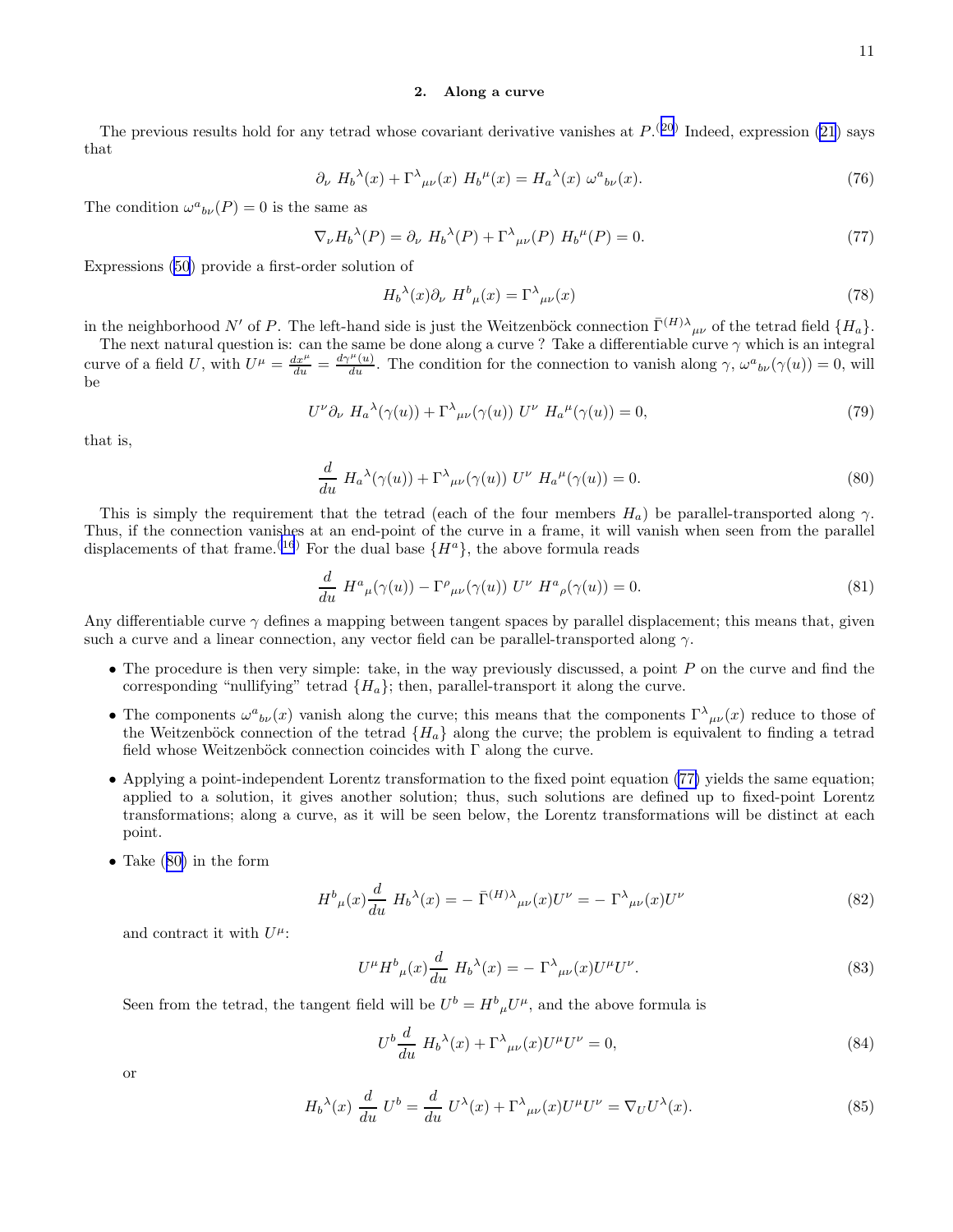<span id="page-11-0"></span>• Seen from the frame  $\{H_a = H_a^{\lambda} \frac{\partial}{\partial x^{\lambda}}\}$ , the equation for a self-parallel curve will be

$$
\frac{d}{du}U^a = 0.\t\t(86)
$$

- If  $U^a = \frac{dy^a}{d\tau}$ , for  $y^a$  some coordinates on Minkowski space and  $d\tau^2 = \eta_{ab} dy^a dy^b$ , then  $\frac{d}{du} U^a = \frac{d\tau}{du} \frac{dU^a}{d\tau}$  with  $\frac{d\tau}{du} \neq 0$ , and  $\frac{d}{du}U^a = 0 \Leftrightarrow \frac{d^2y^a}{d\tau^2} = 0$ .
- If an external force is present, then  $m \frac{\nabla}{\nabla u} U^{\lambda}(x) = F^{\lambda}$  and  $m \frac{d}{du} U^{a} = F^{a}$ .
- The point solution given above is a first-order local solution; there can be a global unique solution only if the connection is flat.

Summing up: given (i) given a piecewise-differentiable curve  $\gamma$ , (ii) a point P on  $\gamma$  with a coordinate chart  $(N, x^{\mu})$ around it, and (iii) the components  $\Gamma^{\lambda}{}_{\mu\nu}(x)$  of a linear connection in the holonomic base defined by the coordinate system  $\{x^{\mu}\},$  then there exists a tetrad frame  $\{H_{a}\}\$ at P, parallel-transported along  $\gamma$ , in which the connection components vanish along the curve, as long as it traverses a small enough neighborhood  $N' \subset N$ .

A generic tetrad  $h_a$  is not parallel-transported along a Levi-Civita geodesic of velocity U. Its deviation from parallelism is measured by the spin connection. Indeed, from Eq.[\(30](#page-5-0)),

$$
\frac{d}{du} h_b{}^{\lambda} + \mathring{\Gamma}^{\lambda}{}_{\mu\nu} U^{\nu} h_b{}^{\mu} = h_a{}^{\lambda} \stackrel{\circ}{\omega}^a{}_{b\nu} U^{\nu}.
$$
\n(87)

Let us write it in still another form,

$$
\nabla_U h_b = \frac{d}{du} h_b + \mathring{\Gamma}(\frac{d}{du}) h_b = \mathring{\omega}^a{}_b(\frac{d}{du}) h_a.
$$
\n(88)

This holds for any curve with tangent vector  $U = \left(\frac{d}{du}\right)$ . It means that the frame  $\{h_b\}$  can be parallel-transported along no curve. The spin connection forbids it, and gives the rate of change with respect to parallel transport.

### 3. Free–falling frame

The Principle says that it is possible to choose a frame in which the connection vanishes. Let us see now how to obtainsuch a free falling frame  $\{H_a\}$  from an arbitrary initial frame. Contracting ([21\)](#page-4-0) with  $H^a{}_{\lambda}$ ,

$$
H^{a}{}_{\lambda}\frac{d}{du}h_{b}{}^{\lambda} + \Gamma^{\lambda}{}_{\mu\nu}U^{\nu} H^{a}{}_{\lambda}h_{b}{}^{\mu} = H^{a}{}_{\lambda}h_{c}{}^{\lambda} \omega^{c}{}_{b\nu}U^{\nu},\tag{89}
$$

which is the same as

$$
\frac{d}{du}\left(H^a{}_{\lambda}h_b{}^{\lambda}\right) - h_b{}^{\mu}\left(\frac{d}{du}\ H^a{}_{\mu} - \Gamma^{\lambda}{}_{\mu\nu}\ U^{\nu}\ H^a{}_{\lambda}\right) = H^a{}_{\lambda}h_c{}^{\lambda}\ \omega^c{}_{b\nu}\ U^{\nu}.\tag{90}
$$

The second term in the left-hand side vanishes by  $Eq.(81)$  $Eq.(81)$  $Eq.(81)$ , so that we remain with

$$
\frac{d}{du}\left(H^a{}_{\lambda}h_b{}^{\lambda}\right) - \left(H^a{}_{\lambda}h_c{}^{\lambda}\right)\,\omega^c{}_{b\nu}\,U^{\nu} = 0.\tag{91}
$$

What appears in both parentheses is a point-dependent Lorentz transformation  $(60)$  relating the tetrad  $h_a$  to the frame  $H_a$  in which  $\Gamma$  vanishes:

$$
H^a{}_{\lambda} = \Lambda^a{}_b \; h^b{}_{\lambda} \; , \; H^a = \Lambda^a{}_b \; h^b. \tag{92}
$$

This means

$$
\Lambda^a{}_b = H^a{}_\lambda \ h_b{}^\lambda \tag{93}
$$

and holds on the common definition domain of the tetrad fields. We have, of course,

$$
\nabla_U h_a{}^\lambda = H_b{}^\lambda \nabla_U \Lambda^b{}_a. \tag{94}
$$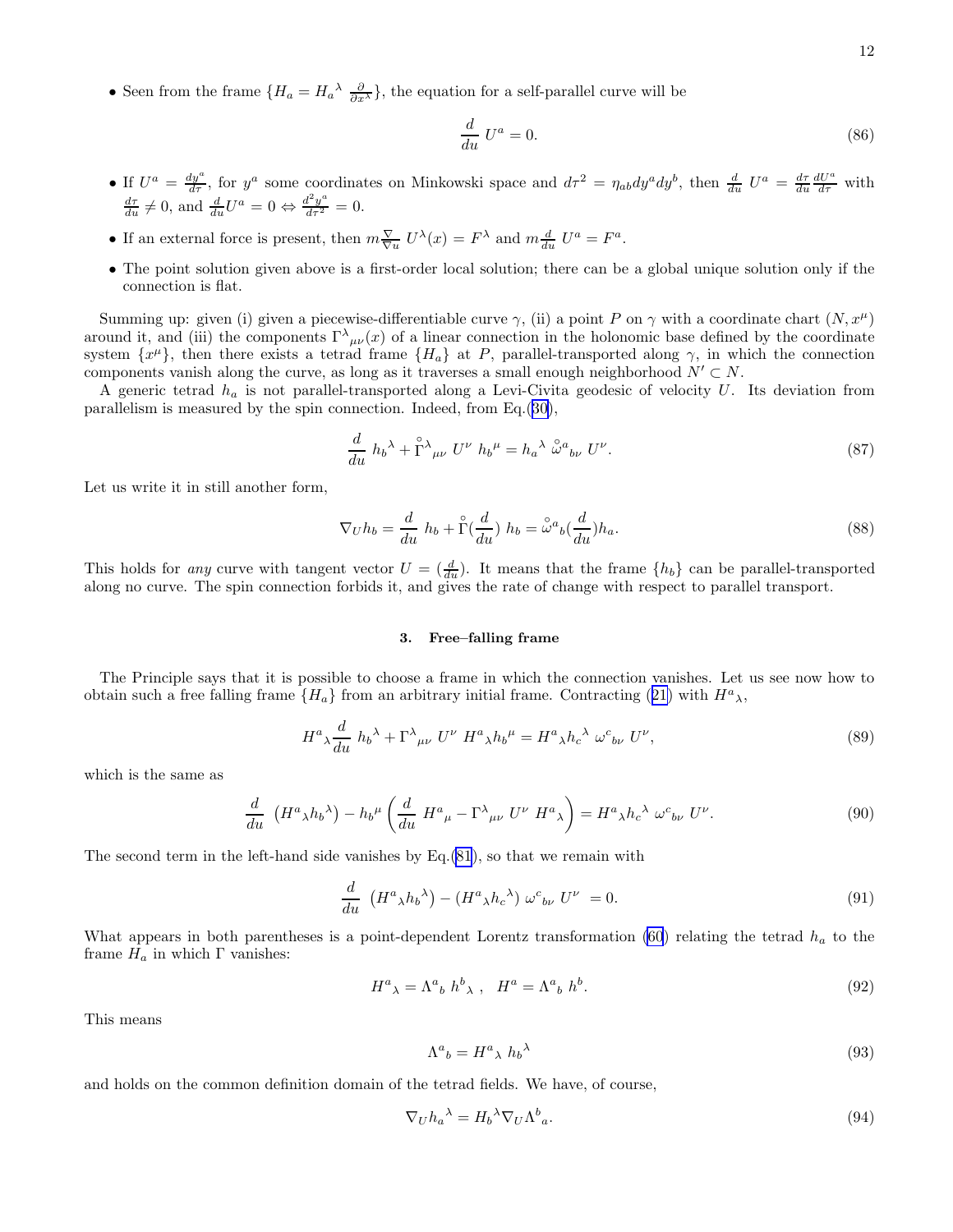<span id="page-12-0"></span>Forthe particular case of the Levi-Civita connection  $\hat{\Gamma}$ , taking ([93\)](#page-11-0) into ([91\)](#page-11-0), we arrive at a relationship which holds on the intersection of that domain with a geodesics:

$$
\frac{d}{du} \Lambda^a{}_b - \Lambda^a{}_c \stackrel{\circ}{\omega}^c{}_{bd} U^d = 0. \tag{95}
$$

This equation gives the change, along the metric geodesic, of the Lorentz transformation taking a tetrad  $h_a$  into the frame  $H_a$ . The vector formed by each row of the Lorentz matrix is parallel-transported along the line. Contracting with the inverse Lorentz transformation  $(\Lambda^{-1})^a{}_b = h^a{}_\rho H_b{}^\rho$  the expression above gives

$$
\stackrel{\circ}{\omega}^a{}_{bd} U^d = (\Lambda^{-1})^a{}_c \frac{d}{du} \Lambda^c{}_b = (\Lambda^{-1} \frac{d}{du} \Lambda)^a{}_b. \tag{96}
$$

This is, in the language of differential forms,

$$
\stackrel{\circ}{\omega}{}^a{}_{bd} h^d \left( \frac{d}{du} \right) = (\Lambda^{-1} d\Lambda)^a{}_b \left( \frac{d}{du} \right). \tag{97}
$$

Thus *on the points of the curve*, the connection has the form of a gauge Lorentz vacuum:

$$
\stackrel{\circ}{\omega}{}^a{}_b = (\Lambda^{-1} d\Lambda)^a{}_b. \tag{98}
$$

This expression deserves further attention. A Lorentz transformation, as a member of the Lorentz group, has the form

$$
\Lambda = e^W = e^{\frac{1}{2}J_{ab} \alpha^{ab}}.
$$
\n(99)

Matrix W belongs to the group Lie algebra,  $J_{ab}$  are the generators and  $\alpha^{ab}$  are parameters specifying the transformation ( $\alpha^{ij}$  for rotation angles,  $\alpha^{a0}$  for boosts parameters). Clearly

$$
\mathring{\omega}^a{}_b = (\Lambda^{-1} d\Lambda)^a{}_b = (d\ln \Lambda)^a{}_b = (dW)^a{}_b = dW^a{}_b. \tag{100}
$$

The generators can be obtained in a standard way. Introduce first the canonical basis  $\{\Delta_a{}^b\}$  for the generators of the linear group  $GL(4,\mathbb{R})$ . These matrices have entries  $(\Delta_a{}^b)_c{}^d = \delta_c^b \delta_a^d$ . Define new matrices with indices lowered by the Lorentz metric,  $\{\Delta_{ab}\} = \eta_{bc}\Delta_a^c$ . Then, the set of matrices  $\{J_{ab} = \Delta_{ab} - \Delta_{ba}\}$  provide a representation for the generators of the Lorentz group. Their entries are  $(J_{cd})^a{}_b = \eta_{db} \delta^a_c$  -  $\eta_{cb} \delta^a_d$ . Consequently,

$$
W^{a}{}_{b} = \frac{1}{2} (J_{cd})^{a}{}_{b} \alpha^{cd} = \frac{1}{2} (\eta_{db} \delta^{a}_{c} - \eta_{cb} \delta^{a}_{d}) \alpha^{cd} = \frac{1}{2} (\alpha^{a}{}_{b} - \alpha_{b}{}^{a}) = \alpha^{a}{}_{b}.
$$
 (101)

Therefore, on the points of the curve,

$$
\mathring{\omega}^a{}_{b\nu} = \partial_\nu \alpha^a{}_b. \tag{102}
$$

The spin connection, seen from the tetrad  $h$ , is given by the derivatives of the parameters of the Lorentz transformation taking h into the locally inertial tetrad  $H$ . Once we have learned about the relationship of the spin connection to Lorentz transformations, we can go back to

$$
\nabla_U h_b{}^\lambda = \frac{\nabla}{\nabla u} h_b{}^\lambda = \frac{d}{du} h_b{}^\lambda + \mathring{\Gamma}^\lambda{}_{\mu\nu} U^\nu h_b{}^\mu = h_a{}^\lambda \stackrel{\circ}{\omega}^a{}_{b\nu} U^\nu = h_a{}^\lambda \frac{d}{du} \alpha^a{}_b. \tag{103}
$$

If we choose a frame such that  $h_0^{\lambda} = U^{\lambda}$ , the acceleration will be

$$
\overset{\circ}{a}\lambda = \frac{d}{du} U^{\lambda} + \overset{\circ}{\Gamma}{}^{\lambda}{}_{\mu\nu}U^{\mu}U^{\nu} = h_{a}{}^{\lambda} \overset{\circ}{\omega}{}^{a}{}_{0\nu}U^{\nu} = h_{0}{}^{\lambda} \overset{\circ}{\omega}{}^{0}{}_{0\nu}U^{\nu} + h_{j}{}^{\lambda} \overset{\circ}{\omega}{}^{j}{}_{0\nu}U^{\nu}
$$

$$
=h_j^{\lambda} \stackrel{\circ}{\omega}^j_{0\nu} U^{\nu} = h_k^{\lambda} \frac{d}{du} \alpha^k_{0}.
$$
 (104)

Only boosts turn up. This means that, on a geodesic, the spin connection in some tetrad field  $\{h_a\}$  is determined by the special Lorentz transformation [\(60](#page-8-0)) taking  $\{h_a\}$  into that tetrad field  $\{H_a\}$  in which it vanishes. The spin connection is a vacuum along each geodesic. Boost parameters (essentially frame velocities) and rotation angles will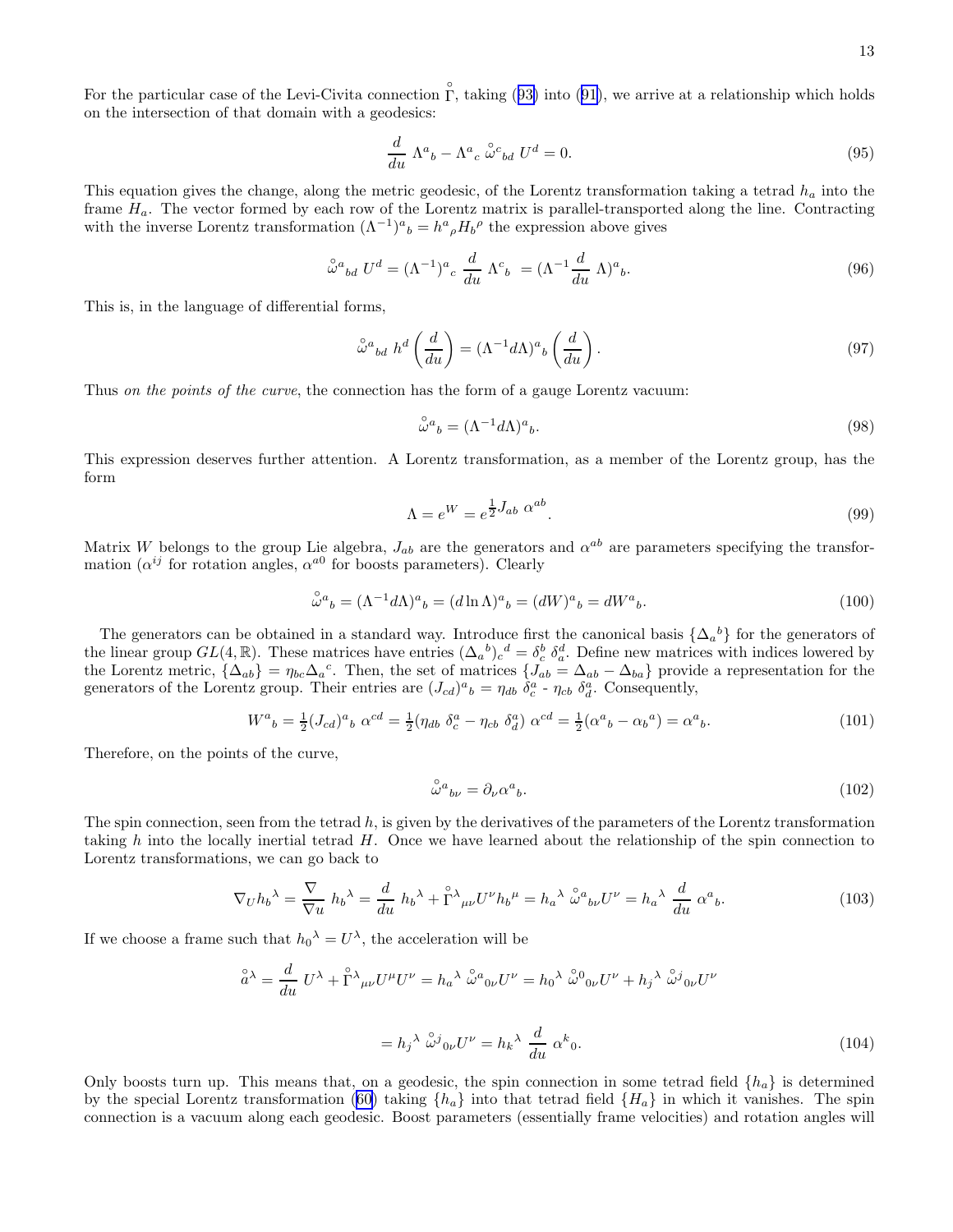continuously change along the curve to transform  $h_a$  into  $H_a$  and keep the connection, as seen from  $\{H_a\}$ , equal to zero. At each point of a metric-geodesic observer, the velocity  $U$  differs by a Lorentz transformation from the velocity U satisfying the forceless equation  $(86)$ .

Using([96\)](#page-12-0), the geodesic equation [\(19\)](#page-4-0) seen from the frame  $h_a$  takes on the form

$$
\frac{d}{du}U^a + (\Lambda^{-1} \frac{d}{du} \Lambda)^a{}_b U^b = 0
$$
\n(105)

which, once multiplied on the left by  $\Lambda$ , gives Eq.([86\)](#page-11-0) for the present case,

$$
\Lambda^c{}_a \, \frac{d}{du} \, U^a + \frac{d}{du} \, (\Lambda^c{}_a) \, U^a = \frac{d}{du} \, (\Lambda^c{}_a \, U^a) = \frac{d}{du} \, \bar{U}^c = 0. \tag{106}
$$

# 4. Real observers

It is important to stress that the above results hold only along a curve — a one-dimensional domain — so that curvature is not probed. Curvature, the real gravitational field strength, only manifests itself on two-dimensional domains. If curvature is nonvanishing, no vector field can be parallel-transported along two distinct lines. In effect, consider two curves with tangent fields  $U$  and  $V$ , with parameters  $u$  and  $v$ , so that

$$
\nabla_U H^{\lambda} = U^{\nu} \nabla_{\nu} H^{\lambda} = U^{\nu} [\partial_{\nu} H^{\lambda} + \Gamma^{\lambda}{}_{\rho\nu} U^{\nu} H^{\rho}];\tag{107}
$$

$$
\nabla_V H^{\lambda} = V^{\mu} \nabla_{\mu} H^{\lambda} = V^{\mu} [\partial_{\mu} H^{\lambda} + \Gamma^{\lambda}{}_{\rho \mu} V^{\mu} H^{\rho}]. \tag{108}
$$

Then, one finds

$$
\left[\nabla_U \nabla_V - \nabla_V \nabla_U\right] H^{\lambda} = R^{\lambda}{}_{\rho \mu \nu} \ H^{\rho} U^{\mu} V^{\nu}.
$$
\n(109)

This shows that, if  $\nabla_U H^{\lambda} = 0$ , then forcibly  $\nabla_U \nabla_V H^{\lambda} = R^{\lambda}{}_{\rho\mu\nu} H^{\rho} U^{\mu} V^{\nu} \neq 0$ . The apparent "turning-off" of gravitation is an effect of the one-dimensional character of the curve representing the ideal observer. A real observer will have spatial extension and will be, consequently, represented by a bunch of neighboring timelike curves. Such curves will deviate from each other in a way which depends of the curvature (and torsion, if present). The deviation  $X^{\lambda}$  will, in effect, respect Jacobi's equation for a general curve. The Jacobi equation for a general connection in a holonomic frame<sup> $(21)$  $(21)$  $(21)$ </sup> is

$$
\nabla_U \nabla_U X^{\lambda} + R^{\lambda}{}_{\mu\rho\nu} U^{\mu} X^{\rho} U^{\nu} + U^{\nu} \nabla_U (T^{\lambda}{}_{\mu\nu} X^{\mu}) = 0. \tag{110}
$$

When the curve is self-parallel  $(\frac{\nabla}{\nabla u} U^{\nu} = 0)$ , it gives the geodesic deviation:

$$
\nabla_U \nabla_U X^{\lambda} + R^{\lambda}{}_{\mu\rho\nu} U^{\mu} X^{\rho} U^{\nu} + \nabla_U (T^{\lambda}{}_{\mu\nu} X^{\mu} U^{\nu}) = 0.
$$
 (111)

For a metric geodesic in the tetrad frame, the equation for the deviation  $X^a$  will be

$$
\nabla_U \nabla_U X^a + \stackrel{\circ}{R}^a{}_{bcd} U^b X^c U^d = 0.
$$
\n(112)

The Equivalence Principle is not stated for real observers. These are extended objects in the 3-dimensional space sections and, by observing nearby curves, will always be able to detect the curvature. Actually, curvature will be detectable on domains of 2 or more dimensions. Let us profit to make clear what should be meant by the word "local", by which some authors understand "at a point in spacetime", others "in a neighborhood of a point in spacetime", still others "on a piece of trajectory through a point in spacetime". This issue has been definitively clarified by  $\text{Iliev}^{(16)}$  $\text{Iliev}^{(16)}$  $\text{Iliev}^{(16)}$ in what concerns the Principle, only the last meaning applies.

We have seen that:

- 1. given any connection  $\Gamma$  and any differentiable curve  $\gamma$ , there exists a tetrad field H which is parallel-transported by Γ along  $γ$ ;
- 2. along  $\gamma$ , any other tetrad field is taken into H by a point-dependent Lorentz transformation;
- 3. if  $\gamma$  is a geodesic of Γ, then H is in free fall along  $\gamma$ ; seen from H,  $\gamma$  is a straight line;
- 4. if  $\gamma$  is a timelike geodesic of Γ, then H can be assimilated to a local inertial frame, or to an inertial ideal observer, which will see the world as described by Special Relativity;
- 5. this holds only on the points of the 1-dimensional domain  $\gamma$ ; a real observer, composed of bunch of curves around  $\gamma$ , will sense the gravitational field.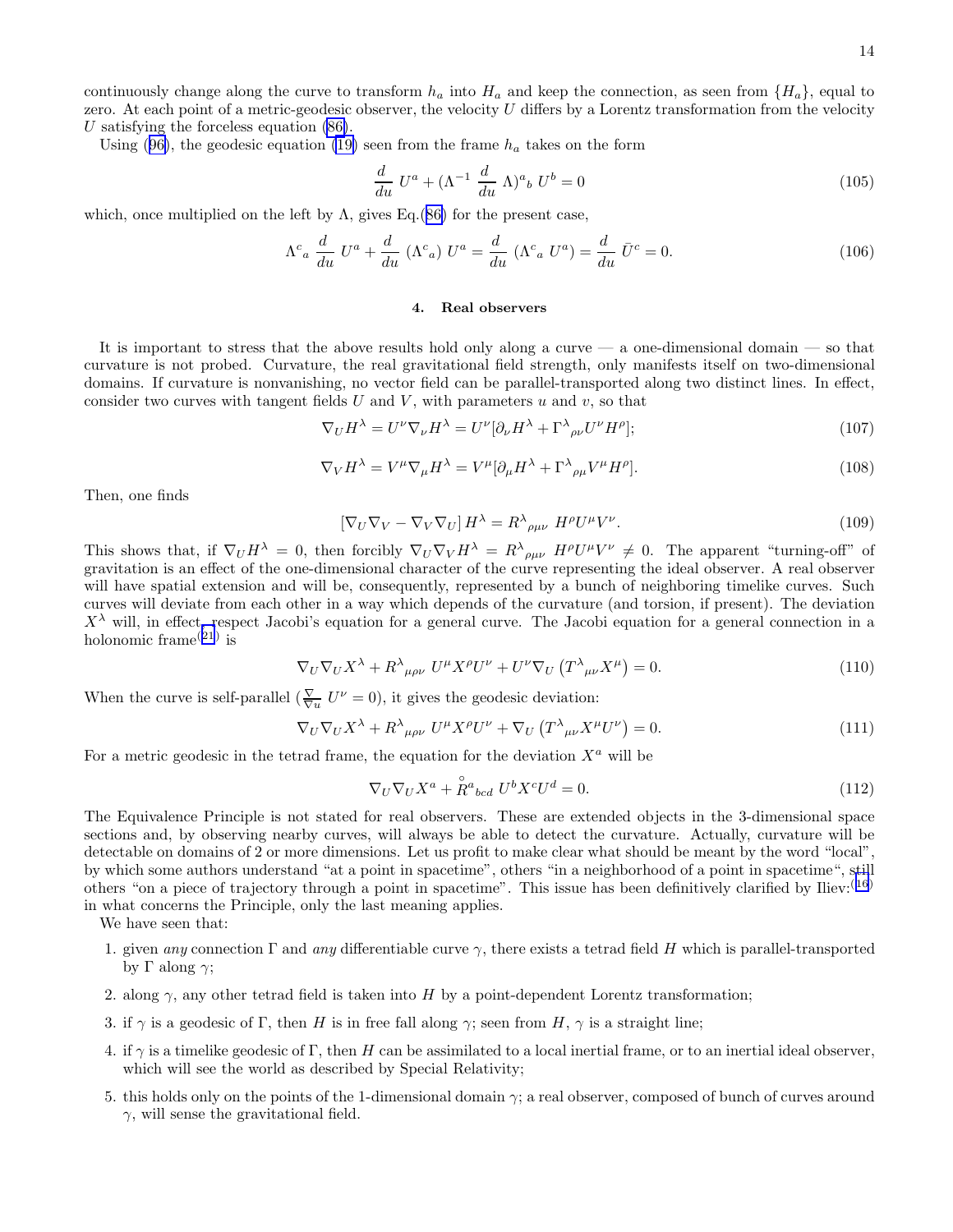# 4. THE CASE OF A GAUGE CONNECTION

<span id="page-14-0"></span>Reduced to the statement that the connection can be made to vanish at a point, the Equivalence Principle is not specific of gravitation. In effect, it has been clearly shown by  $\text{Iliev}^{(17)}$  $\text{Iliev}^{(17)}$  $\text{Iliev}^{(17)}$  that also in a gauge theory it is possible to choose a gauge to make the connection components to vanish at a point and along a curve. As all the main points are already present in the abelian case, we shall present in some detail the case of electrodynamics and only indicate the generalization to the non–abelian case.

# 1. Electrodynamics

Consider a potential  $A_\mu(x)$ . Take a point P and a coordinate neighborhood around P. For the sake of simplicity, choose coordinates  $x^{\lambda}$  with origin at P, that is, such that  $x^{\lambda}(P) = 0$ . Suppose further that the field  $F_{\mu\nu}$  is welldefined, that is, the derivatives of  $A_\mu(x)$  are finite in some neighborhood N around P. We can take N as a member of the implicit differentiable atlas. Call  $\gamma_{\mu}$  the value of  $A_{\mu}(x)$  at the point P,  $\gamma_{\mu} = A_{\mu}(P)$ . There will be a domain  $N' \subset N$  around P, small enough for  $A_\mu(x)$  to be approximated as

$$
A_{\mu}(x) = \gamma_{\mu} + x^{\lambda} (\partial_{\lambda} A_{\mu})(P) = \gamma_{\mu} + x^{\lambda} \gamma_{\mu\lambda}'.
$$
\n(113)

What we shall do is to choose, in the general expression for a gauge transformation

$$
A'_{\mu}(x) = A_{\mu}(x) + \partial_{\mu}\phi(x),\tag{114}
$$

a very particular  $\phi(x)$ . As the two constants  $\gamma_\mu$  and  $\gamma'_{\mu\lambda}$  are given, we take on N' the function

$$
\phi(x) = -\gamma_{\rho}x^{\rho} - \gamma_{\rho\sigma}'x^{\rho}x^{\sigma}.
$$
\n(115)

Then,  $\partial_{\mu}\phi(x) = -\gamma_{\mu} \cdot \gamma'_{\mu\lambda}x^{\lambda} \cdot \gamma'_{\lambda\mu}x^{\lambda}$  and, always on N',

$$
A'_{\mu}(x) = A_{\mu}(x) + \partial_{\mu}\phi(x) = -x^{\lambda}\gamma'_{\lambda\mu},\tag{116}
$$

which gives  $A'_{\mu}(P) = 0$ . As  $\partial_{\mu}A'_{\nu}(x) = -\gamma'_{\mu\nu}$ ,  $F_{\mu\nu}(P) = \gamma'_{\nu\mu} - \gamma'_{\mu\nu}$  as it should be. Thus, given any electromagnetic potential and a point  $P$ , it is always possible to choose a gauge in which the potential vanishes at  $P$ . It is possible to go a bit beyond the above approximations, by taking for  $A_\mu(x)$  a Taylor expansion around P:

$$
A_{\mu}(x) = A_{\mu}(P) + \sum_{j=1}^{\infty} \frac{x^{\lambda_1} x^{\lambda_2} \dots x^{\lambda_j}}{j!} \left[ \partial_{\lambda_1} \partial_{\lambda_2} \dots \partial_{\lambda_j} A_{\mu} \right]_P.
$$
 (117)

Choose then

$$
\phi(x) = -x^{\rho} A_{\rho}(P) - x^{\rho} \sum_{j=1}^{\infty} \frac{x^{\lambda_1} x^{\lambda_2} \dots x^{\lambda_j}}{(j+1)!} \left[ \partial_{\lambda_1} \partial_{\lambda_2} \dots \partial_{\lambda_j} A_{\rho} \right]_P, \tag{118}
$$

so that

$$
\partial_{\mu}\phi(x) = - A_{\mu}(P) - \sum_{j=1}^{\infty} \frac{x^{\lambda_1} x^{\lambda_2} \dots x^{\lambda_j}}{(j+1)!} \left[ \partial_{\lambda_1} \partial_{\lambda_2} \dots \partial_{\lambda_j} A_{\mu} \right]_P - \sum_{j=1}^{\infty} j \frac{x^{\lambda_1} x^{\lambda_2} \dots x^{\lambda_{j-1}}}{(j+1)!} \left[ \partial_{\lambda_1} \partial_{\lambda_2} \dots \partial_{\lambda_{j-1}} \partial_{\mu} A_{\rho} \right]_P. (119)
$$

We have then

$$
A'_{\mu}(x) = A_{\mu}(x) + \partial_{\mu}\phi(x) = \frac{1}{2}x^{\rho}F_{\rho\mu}(P) + \sum_{j=2}^{\infty}\frac{j}{(j+1)!}x^{\lambda_1}x^{\lambda_2}\dots x^{\lambda_j} \left[\partial_{\lambda_1}\partial_{\lambda_2}\dots\partial_{\lambda_{j-1}}F_{\lambda_j\mu}\right]_P.
$$
 (120)

From which again  $A'_{\mu}(P) = 0$ , but further  $[\partial_{\rho}A'_{\mu} - \partial_{\mu}A'_{\rho}]_P = F_{\rho\mu}(P)$ .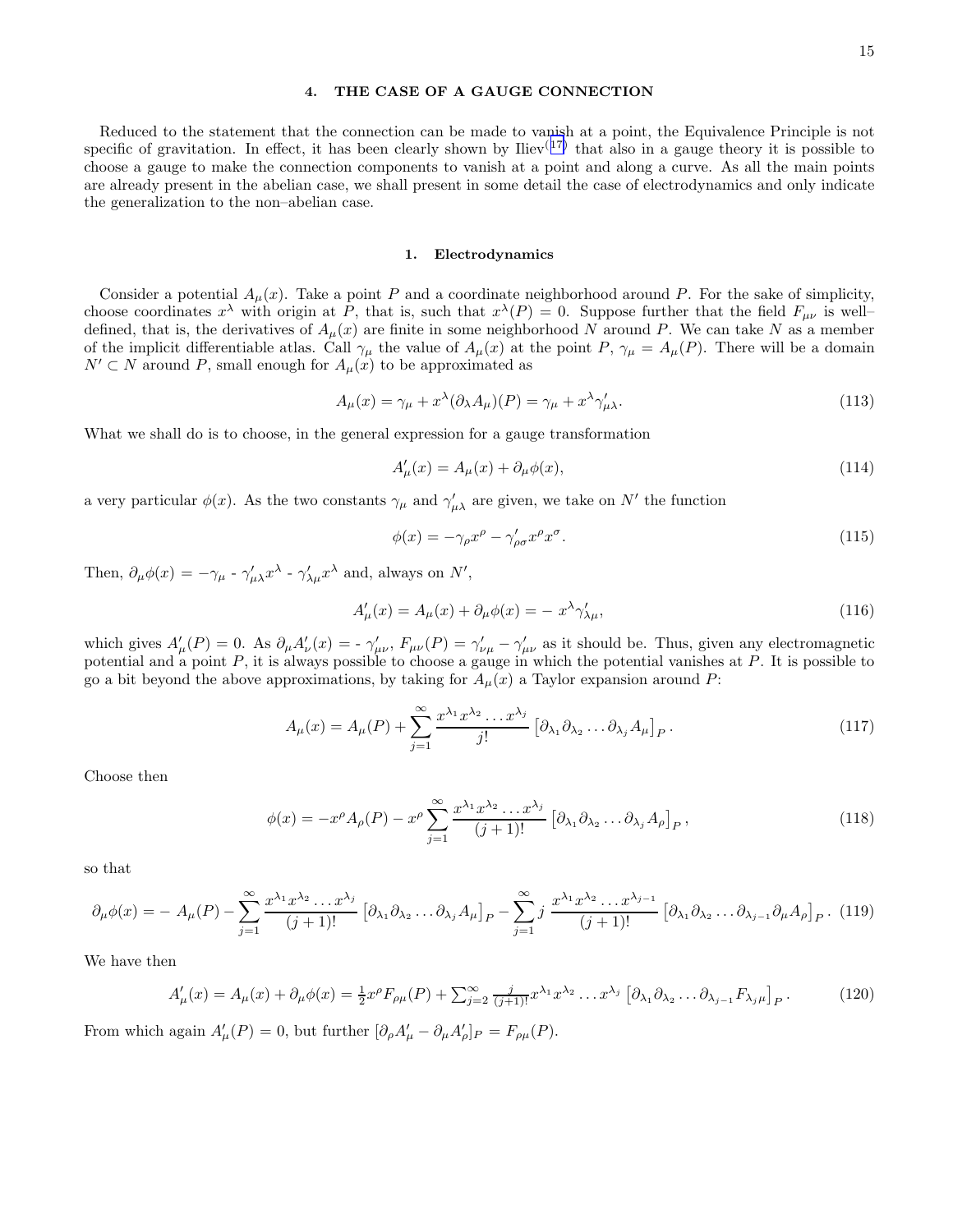# 2. Non–abelian case

<span id="page-15-0"></span>Considerations analogous to those above will keep holding in what concerns coordinates and neighborhoods. The generic gauge transformation is now

$$
\mathbf{A}'_{\mu}(x) = \mathbf{g}^{-1}(x)\mathbf{A}_{\mu}(x)\mathbf{g}(x) + \mathbf{g}^{-1}(x)\partial_{\mu}\mathbf{g}(x) = \mathbf{g}^{-1}(x)\mathbf{A}_{\mu}(x)\mathbf{g}(x) + \partial_{\mu}\ln\mathbf{g}(x).
$$
(121)

The main difference comes from the fact that now matrices  $(A, g, \gamma, F)$  are at work. Choose in some N' the same formof ([113\)](#page-14-0),  $\mathbf{A}_{\mu}(x) = \boldsymbol{\gamma}_{\mu} + x^{\lambda} \boldsymbol{\gamma}'_{\mu\lambda}$ . Take

$$
\ln \mathbf{g}(x) = -\gamma_{\rho} x^{\rho} - \gamma_{\rho\sigma}' x^{\rho} x^{\sigma}.
$$
\n(122)

It follows that

$$
\mathbf{g}(x) \approx I - \gamma_{\rho} x^{\rho} - \gamma_{\rho\sigma}' x^{\rho} x^{\sigma} + \frac{1}{2} \gamma_{\rho} x^{\rho} \gamma_{\sigma} x^{\sigma} ; \ \mathbf{g}^{-1}(x) \approx I + \gamma_{\rho} x^{\rho} + \gamma_{\rho\sigma}' x^{\rho} x^{\sigma} + \frac{1}{2} \gamma_{\rho} x^{\rho} \gamma_{\sigma} x^{\sigma}, \tag{123}
$$

$$
\mathbf{A}'_{\mu}(x) = -\ \gamma'_{\lambda\mu}x^{\lambda} + [\gamma_{\lambda}, \gamma_{\mu}] \ x^{\lambda}.
$$
 (124)

Thisgives back ([116\)](#page-14-0) in the abelian case. We see that the gauge transformed  ${\bf A}'_{\mu}(P) = 0$ , so that the original  ${\bf A}_{\mu}(P)$ "touches" a vacuum at the point P,  $\mathbf{A}_{\mu}(P) = \mathbf{g} \partial_{\mu} \mathbf{g}^{-1}$ . The covariant field strength remains what it should be:

$$
\mathbf{F}_{\mu\nu}(P) = \gamma_{\nu\mu}' - \gamma_{\mu\nu}' + \gamma_{\mu}\gamma_{\nu} - \gamma_{\nu}\gamma_{\mu}.
$$
\n(125)

We insist that the vanishing of  $\mathbf{A}'_\mu$  takes place at one point. If  $\mathbf{A}_\mu(x) = \mathbf{g} \partial_\mu \mathbf{g}^{-1}$  in an open domain, however small, then  $\mathbf{F}_{\mu\nu}(x) = 0$  in the domain.

To obtain the vanishing of the gauge potential along a curve, it is necessary to proceed by infinitesimal steps. The procedure would be as follows:

- start at a point P on the curve  $\gamma$  with  $A^a{}_\mu = 0$ ;
- take a neighboring point Q on  $\gamma$ , separated from P by a variation du in the parameter; at Q,

$$
A'^a{}_\mu \frac{dx^\mu}{du} du = A^a{}_\mu \frac{dx^\mu}{du} du - \nabla_\mu W^a \frac{dx^\mu}{du} du = 0 - \frac{\nabla}{du} W^a du,
$$

or  $A'^a{}_\mu = - \nabla_\mu W^a$ , a pure gauge;

• start now from Q, and repeat the procedure, taking another point  $Q'$  on  $\gamma$ ; and so on.

This amounts to a step-by-step definition of an ordered product and says that, along any differentiable curve traversing a domain  $N'$ , there is a continuous choice of gauges in which the potential vanishes. Notice that this only holds for a theory which keeps on gauge invariance. Except for the abelian electromagnetic sector, gauge symmetry is broken in electroweak theory. A gauge is chosen once and for all by the extra scalar field, so as to provide the boson masses. No choice of gauge is left, and the boson fields cannot be annulated.

# 5. THE FORCE EQUATION

A massive particle without additional structure (for instance, supposing that the effect of its spin is negligible, or zero) will follow the geodesic equation. A charged test particle in a gravitational and an electromagnetic field will respect instead the Lorentz law of force in the presence of a gravitational field

$$
mc \nabla_U U^{\lambda} = mc \left( \frac{d}{du} U^{\lambda} + \Gamma^{\lambda}{}_{\mu\rho} U^{\mu} U^{\rho} \right) = \frac{e}{c} F^{\lambda}{}_{\mu} U^{\mu}.
$$
 (126)

Gravitation, represented by the term in Γ, is an inertial force, because that term can be made to vanish at each point by a choice of reference system. The same holds if we think of a test field, for example a vector field  $\phi^{\alpha}$ . It couples to gravitation through the  $\Gamma$  term in the minimal coupling prescription  $\partial_{\gamma}\phi^{\alpha} \Rightarrow \partial_{\gamma}\phi^{\alpha} + \Gamma^{\alpha}{}_{\beta\gamma}\phi^{\beta}$ . It decouples at a point, by the same choice of reference system. This can, as seen above, be generalized to a curve.

To fix the ideas, let us consider the paradigm of a gauge theory, the original Yang–Mills  $SU(2)$  model. A test field  $\phi^a$  carrying isospin will belong to some representation of  $SU(2)$  with generators  $T_a$ , and will feel the presence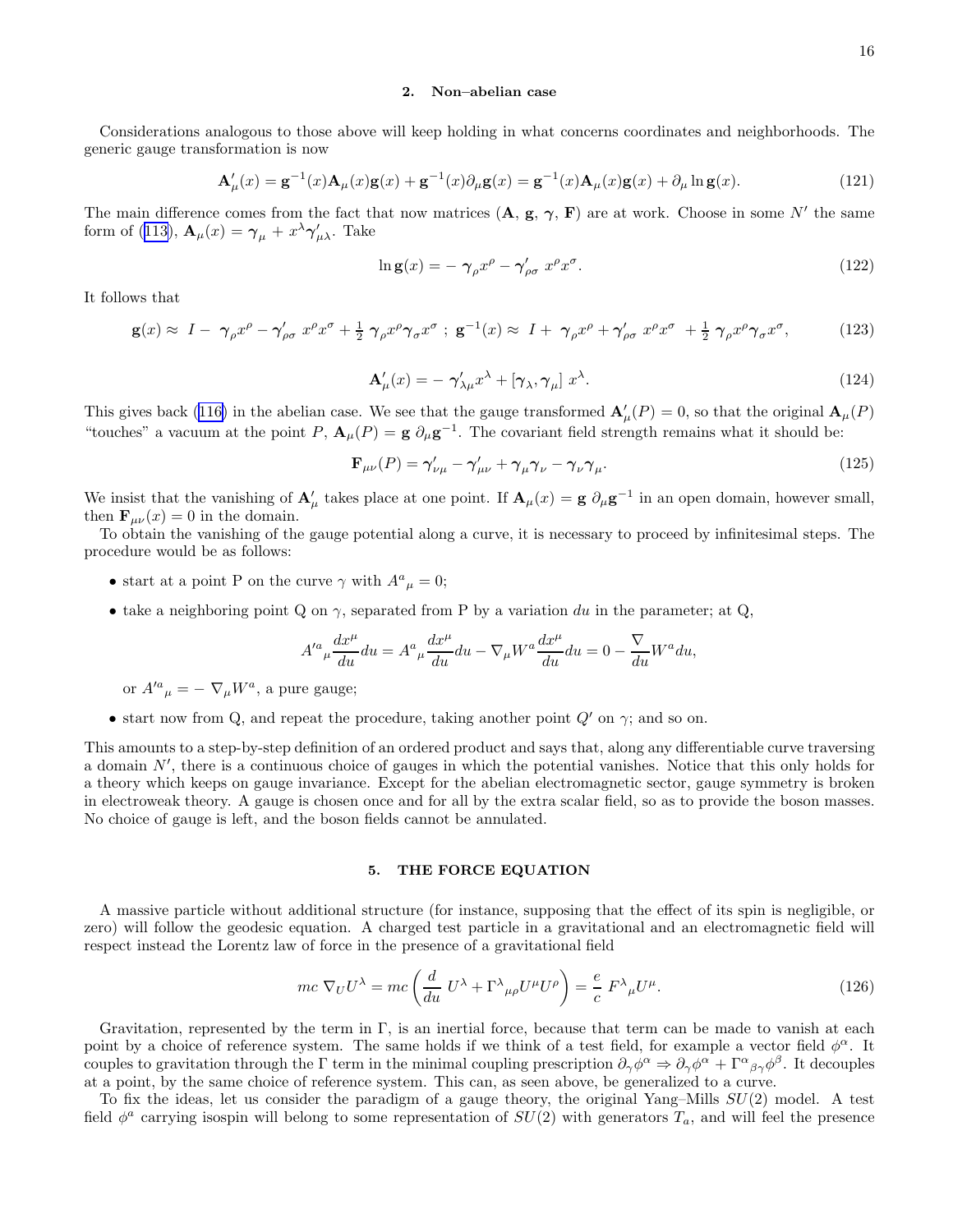<span id="page-16-0"></span>of a Yang–Mills field through the minimal coupling prescription  $\partial_{\gamma}\phi^a \Rightarrow \partial_{\gamma}\phi^a + A^b{}_{\gamma}T_b\phi^a$ . Matrices  $g = \exp[\omega^a T_a]$ , representing  $SU(2)$  transformations will act on the (internal) vector space (or module) V to which  $\phi^a$  belongs. A gauge transformation can be conceived in the usual, active way, as a change in  $\phi^a$ . But it can also be conceived in the passive way, as a change of frame in V. In that case, a choice of gauge corresponds to a choice of frame. And we have seen that, fixed a point P and a gauge potential  $\mathbf{A}_{\mu}$ , it is possible to choose a frame in V such that  $\phi^a$ decouples from  $A_\mu$  at P. It is doubtful that we can use the word "inertia" in this internal case, but the possibility of zeroing the connection is a common feature of all gauge interactions. As already remarked, this is not true for the broken-symmetry electroweak interactions.

The motion of a test particle of mass m submitted to an  $SU(2)$  Yang–Mills field is described by (i) its spacetime coordinates and (ii) an "internal" vector  $I = \{I_a\}$  giving its state in isotopic space. The corresponding dynamic equations<sup> $(25)$  $(25)$  $(25)$ </sup> are (i) the generalized Lorentz force law

$$
mc \nabla_U U^{\lambda} = \frac{1}{c} I_a F^{a\lambda}{}_{\nu} U^{\nu} = \frac{1}{c} I_a (\partial^{\lambda} A^a{}_{\nu} - \partial_{\nu} A^{a\lambda} + c^a{}_{bc} A^{b\lambda} A^c{}_{\nu}) U^{\nu}, \qquad (127)
$$

and (ii) the charge–precession, or Wong equation,

$$
\nabla_U \mathbf{I} + \mathbf{A}_{\mu} U^{\mu} \times \mathbf{I} = 0. \qquad (128)
$$

This equation says that internal motion is a parallel–transport by the internal connection and, furthermore, a precession (because  $I^2$  is conserved). For unbroken models it is possible to choose, at each point, a gauge in which there is no charge–precession. The force, however, does not change. The vanishing of A along a curve would mean a gauge  $A_\mu U^\mu(s) = 0$ , which would generalize to general spaces the well-known gauge  $A_\mu n^\mu = 0$  used in Minkowski space. That would, however, lead only to absence of precession, not of force (though only the abelian, derivative part of F would contribute). Inertial and non-inertial forces are clearly distinguished. Gauges are internal contrivances, while frames participate in the very structure of the habitat of each physical object and the scene of physical process, spacetime. Furthermore, Physics is not invariant under changes of frames, unless they are related by Lorentz transformations and consequently induce the same metric. An ideal observer in a gravitational field is locally equivalent to an ideal observer in the absence of gravitation, while an ideal observer in a gauge field will always feel its presence. At least two ideal observers are needed to detect gravitation, but only one is enough to detect an electromagnetic field. In this sense gauge fields are local, and gravitation is not.

Concerning the Quantum Mechanics of a system immersed in a gravitational background, an ideal observer a point in 3-space — is indeterminate. Quantum Mechanics in 3-space will always probe a 3-dimensional domain, intersecting a bunch of curves in spacetime and, consequently, will always be aware of a gravitational field, however small its effect may be.

### Acknowledgments

The authors would like to thank FAPESP-Brazil and CNPq-Brazil for financial support.

<sup>7</sup> B. Z. Iliev, Journal of Geometry and Physics 24 209, 1998.

 $<sup>1</sup>$  J. L. Synge, *Relativity: The General Theory*, in the Preface (J. Wiley, New York, 1960).</sup>

 $2$  C. Lämmerzahl, Gen.Rel.Grav. 28 1043, 1996; "Minimal coupling and the equivalence principle in quantum mechanics" (arXiv[.gr–qc/9807072\)](http://arxiv.org/abs/gr--qc/9807072).

<sup>&</sup>lt;sup>3</sup> P. D. Mannheim, "The equivalence principle in classical mechanics and quantum mechanics" (arXiv.gr-qc/9810087).

<sup>4</sup> S. Manoff and B. Dimitrov, "On the existence of a gyroscope in spaces with affine connections and metrics" (arXiv[.gr–](http://arxiv.org/abs/gr--qc/0012011) q[c/0012011](http://arxiv.org/abs/gr--qc/0012011)).

 $\frac{5}{5}$  D. V. Ahluwalia, "Principle of equivalence and wave–particle duality in quantum gravity" (arXiv[.gr–qc/0009033\)](http://arxiv.org/abs/gr--qc/0009033).

 $6$  T. Damour, "Questioning the equivalence principle" (arXiv.[gr-qc/0109063\)](http://arxiv.org/abs/gr-qc/0109063).

<sup>8</sup> It is probably to Synge that should be given the credit for stressing the concept of observer, by the emphasis on the "world function" he has put in his treatise.<sup>(1)</sup> Even so, despite the statement made in Fermi's *Collected Papers* Editor's comment, true Fermi coordinates<sup>(9)</sup> deserve only a footnote mention (p. 84). Cosmologists made large use of fundamental observers.<sup>(10)</sup> Hawking and Ellis<sup>([11](#page-17-0))</sup> discuss "timelike curves" in detail, but have no use for the Principle, implicit in the supposed geometrical framework.

<sup>&</sup>lt;sup>9</sup> E. Fermi, *Collected Papers* (U. Chicago Press/Accad.Nat. Lincei, Chicago, 1962).

<sup>&</sup>lt;sup>10</sup> G.F.R. Ellis, "Standard and inflationary cosmologies", Lectures at the Summer Research Institute on Gravitation, Banff Centre, Banff, Alberta, Canada, August 12-25, 1990, SISSA-Trieste preprint 1990; G.F.R. Ellis and H. van Elst, "Cosmological models", Cargèse Lectures 1998, [arXiv:gr-qc/9812046](http://arxiv.org/abs/gr-qc/9812046) v4.